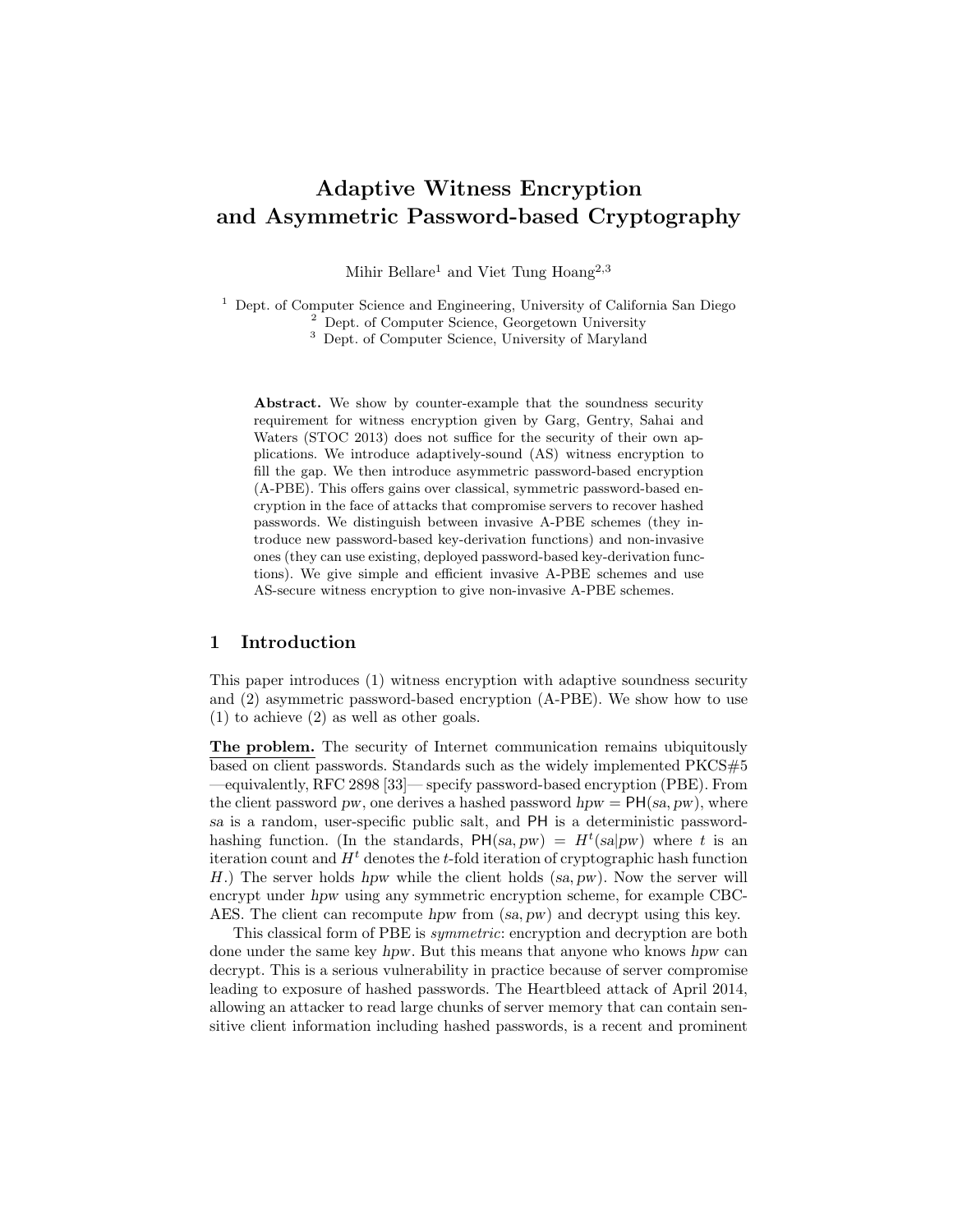instance. Other high-profile attacks that compromised servers to expose client information include Target (December 2013), Adobe (October 2013), LinkedIn (June 2012), RSA (March 2011), Sony (2011) and TJ Maxx (2007). According to CNBC, there were over 600 breaches in 2013 alone.

We emphasize that the problem here is not the possibility of passwordrecovery via a dictionary attack based on the hashed password. The problem is that S-PBE (symmetric PBE) is vulnerable even if the password is well chosen to resist dictionary attack. This is because possession of the hashed password is already and directly enough to decrypt any prior communications. So under S-PBE, even well-chosen passwords do not provide security in the face of server compromise.

A-PBE. We propose asymmetric password-based encryption (A-PBE). Here, encryption is done under the hashed password hpw, decryption is done under the password pw, and possession of hpw does not allow decryption. This offers significantly higher security in the face of the most important attack, namely server compromise exposing the hashed password hpw.

This paper initiates a foundational treatment of A-PBE including definitions and both "invasive" and "non-invasive" schemes. At first it may appear that definitionally A-PBE is just like PKE and brings nothing new, but this is not true. Not just is security based on passwords, but in practice users pick related passwords, for example varying a base password by appending the name of the website, resulting in encryption under related keys. Our definition extends the S-PBE framework of [10]. Our security model explicitly considers encryption under *multiple* passwords, assumed to be individually unpredictable —otherwise security is not possible— but arbitrarily related to each other.

We give two proven-secure A-PBE schemes that we call APBE1 and APBE2. Their attributes are summarized in Fig. 1. APBE1 is simple, natural and as efficient as possible, but what we call invasive, is that it specifies its own passwordhashing function PH. APBE2 is non-invasive, meaning able to use any, given password-hashing function. In particular it can work with in-use, standardized password hashing functions such as PKCS#5 [33] or bcrypt [34]. If one has the flexibility of changing PH and the associated password hashes then the first solution is preferable. The second solution may be easier to deploy in the face of the legacy constraint of millions of existing, PKCS#5 hashed passwords.

APBE1. We specify and analyze the following simple and natural scheme for A-PBE that we call APBE1. PH, given sa, pw, applies to them a deterministic function EX to derive a string r, uses this as coin tosses for a key-generation algorithm PKE.Kg of some standard PKE scheme to get  $(pk, sk)$ , and outputs  $hpw = pk$  as the hashed password. Encryption is under the encryption algorithm **PKE.Enc** of the PKE scheme keyed with  $hpw = pk$ . Since PH is deterministic, decryption under  $(sa, pw)$  can re-execute PH to get  $(sk, pk)$  and then use sk to decrypt under PKE.

A natural choice for EX is a randomness extractor [32] with seed sa. But recall that we require A-PBE to be secure even under multiple, related passwords. To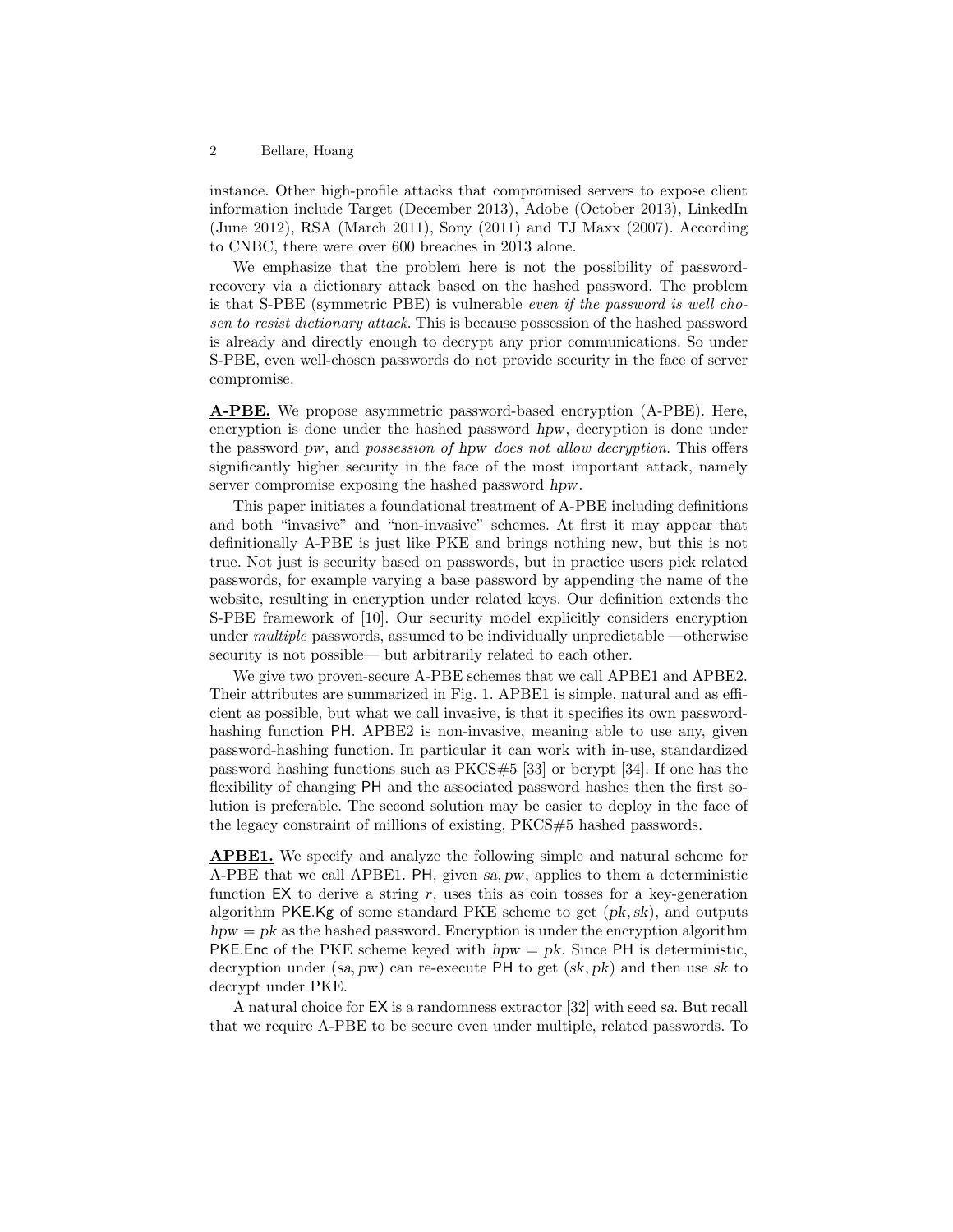|       | $ \text{Scheme}  \text{Invasive} $ | Assumptions                                     |
|-------|------------------------------------|-------------------------------------------------|
| APBE1 | Yes                                | PKE, RIP-secure hash                            |
| APBE2 | N <sub>o</sub>                     | AS-secure WE                                    |
|       |                                    | RIP-secure password hash with large stretch     |
|       |                                    | XS-secure WE                                    |
|       |                                    | ROW-secure password hash with arbitrary stretch |

Fig. 1. Our A-PBE schemes. Both achieve our notion of security for related, unpredictable passwords. APBE1 has a dedicated password hash (invasive) while APBE2 can work with an arbitrary, legacy one (non-invasive). The first analysis of APBE2 assumes the password hash has large stretch, a restriction dropped in the second analysis under a stronger form of WE.

achieve this, outputs of EX must be independent even if the input passwords are related, and an extractor does not guarantee this. Indeed it is not possible for this to be true information theoretically, meaning if the "independence" is required to be statistical. We instead target computational independence of the outputs of EX. We define an appropriate security goal for EX that we call related-input pseudorandomness (RIP) [29] and show that this together with security of the base PKE scheme suffices for the security of the A-PBE scheme. In practice, EX can be efficiently instantiated via HMAC [5].

Non-invasive A-PBE. APBE1 prescribes its own password-hashing algorithm under which the hashed password hpw is a public key of some existing PKE scheme. In current practice, however, the hashed password is derived via the iterated hashing password-hash function of PKCS#5 [33] or alternatives such as bcrypt [34]. Right now millions of passwords are in use with these particular password-hashing functions. In the face of this legacy constraint, deployment of A-PBE would be eased by a scheme that could encrypt under an existing, given hashed password, regardless of its form. We ask whether such non-invasive A-PBE is achievable.

This turns out to be challenging, even in principle, let alone in practice. In all known PKE schemes, the secret and public keys have very specific structure and are related in very particular ways. How can we encrypt asymmetrically with the public key being just an arbitrary hash of the secret key?

The answer is witness encryption (WE), introduced by Garg, Gentry, Sahai and Waters (GGSW) [20]. We will use WE to achieve non-invasive A-PBE. For this purpose, however, we will need WE schemes satisfying an extension of the soundness security notion of GGSW [20] that we introduce and call adaptive soundness security. We define and achieve WE with adaptive soundness and apply it to achieve non-invasive A-PBE as we now discuss.

SS-secure witness encryption. In a WE scheme [20] for a language  $L \in \mathbf{NP}$ , the encryption function WE. Enc takes a unary representation  $1^{\lambda}$  of the security parameter  $\lambda \in \mathbb{N}$ , a string  $x \in \{0,1\}^*$  and a message m to return a ciphertext c. If  $x \in L$  then decryption is possible given a witness w for the membership of x in L.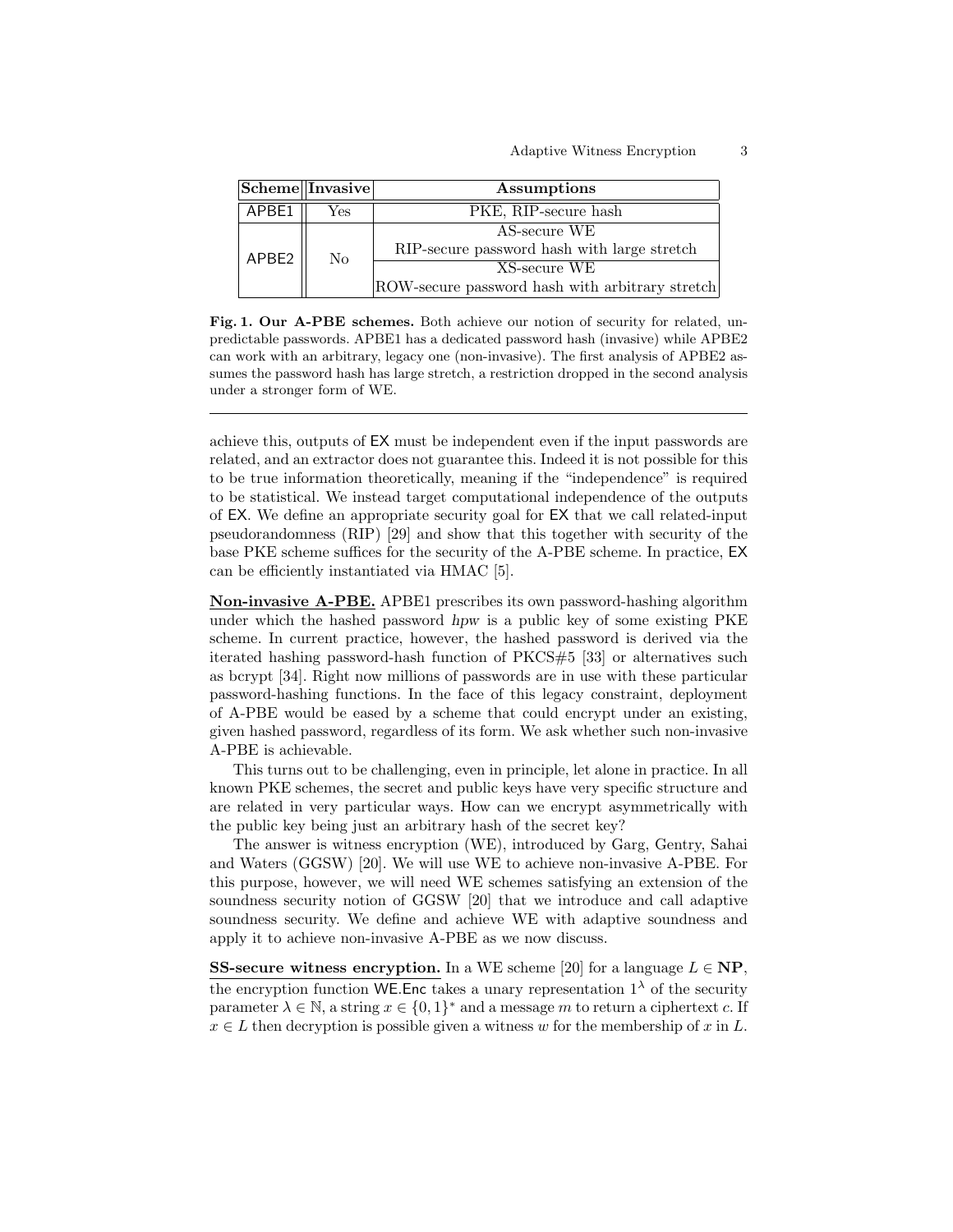If  $x \notin L$  then the message remains private given the ciphertext. The soundness security (SS) requirement of GGSW [20] formalized the latter by asking that for any PT adversary A, any  $x \notin L$  and any equal-length messages  $m_0, m_1$ , there is a negligible function  $\nu$  such that

$$
\Pr[A(\mathsf{WE}.{\sf Enc}(1^\lambda, x, m_1)) = 1] - \Pr[A(\mathsf{WE}.{\sf Enc}(1^\lambda, x, m_0)) = 1] \leq \nu(\lambda)
$$

for all  $\lambda \in \mathbb{N}$ .

AS-secure witness encryption. Our (new) adaptive soundness (AS) requirement lets the adversary A, on input  $1^{\lambda}$ , pick and return  $x, m_0, m_1$  to the game. The latter picks a random challenge bit b and returns  $\mathsf{WE}.\mathsf{Enc}(1^{\lambda}, x, m_b)$  to A, who now responds with a guess  $b'$  as to the value of  $b$ . The AS-advantage of  $A$ is defined as the probability that  $(b = b')$  and  $x \notin L$ . We require that any PT A have negligible advantage. We note that due to the check that  $x \notin L$ , our game may not be polynomial time but this does not hinder our applications.

It may at first seem that adaptivity does not add strength, since soundness security already quantifies over all  $x, m_0, m_1$ . But in fact we show that AS is strictly stronger than SS. Namely we show in Proposition 2 that AS always implies SS but SS does not necessarily imply AS. That is, any WE scheme that is AS secure is SS secure, but there exist WE schemes that are SS secure and not AS secure. Intuitively, the reason AS is strictly stronger is that SS does not allow  $x, m_0, m_1$  to depend on  $\lambda$ . Our separation result modifies a SS-secure WE scheme to misbehave when  $|x| \ge f(\lambda)$  for a certain poly-logarithmic function f of the security parameter. SS is preserved because for each  $x$  only finitely many values of  $\lambda$  trigger the anomaly. The proof that AS is violated uses the fact that  $NP \subseteq EXP$ , the constructed adversary nonetheless being polynomial time.

Having strengthened the goal, we must revisit achievability. GGHRSW [18] give an elegant and conceptually simple construction of SS-secure WE from indistinguishability obfuscation (iO). In Theorem 3 we show that the same construction achieves the stronger AS goal. Recent work has provided constructions of iO improved both along the assumptions and efficiency fronts  $[16, 3, 24, 2]$ . leading to corresponding improvements for AS-secure WE. Thus AS-secure WE can be achieved without loss of efficiency or added assumptions compared to SS-secure WE.

**APBE2.** Our APBE2 scheme lets L be the language of pairs  $(sa, PH(sa, pw))$ over the choices of sa, pw, the witness being pw. A-PBE encryption of  $m$  using the hashed password as the public key will be AS-secure witness encryption of m under  $x = (sa, hpw)$ . Decryption will use the witness pw.

This solution is non-invasive, as it does not prescribe or require any particular design for PH. Rather, it takes PH as given, and shows how to encrypt with public key the hashed password obtained from PH. In this way, PH can in particular be the iterated hash design of the PKCS#5 standard [33] that already underlies millions of usages of passwords, or any other practical, legacy design. Of course, for security, we will need to make an assumption about the security of PH, but that is very different from prescribing its design. Our assumption is the same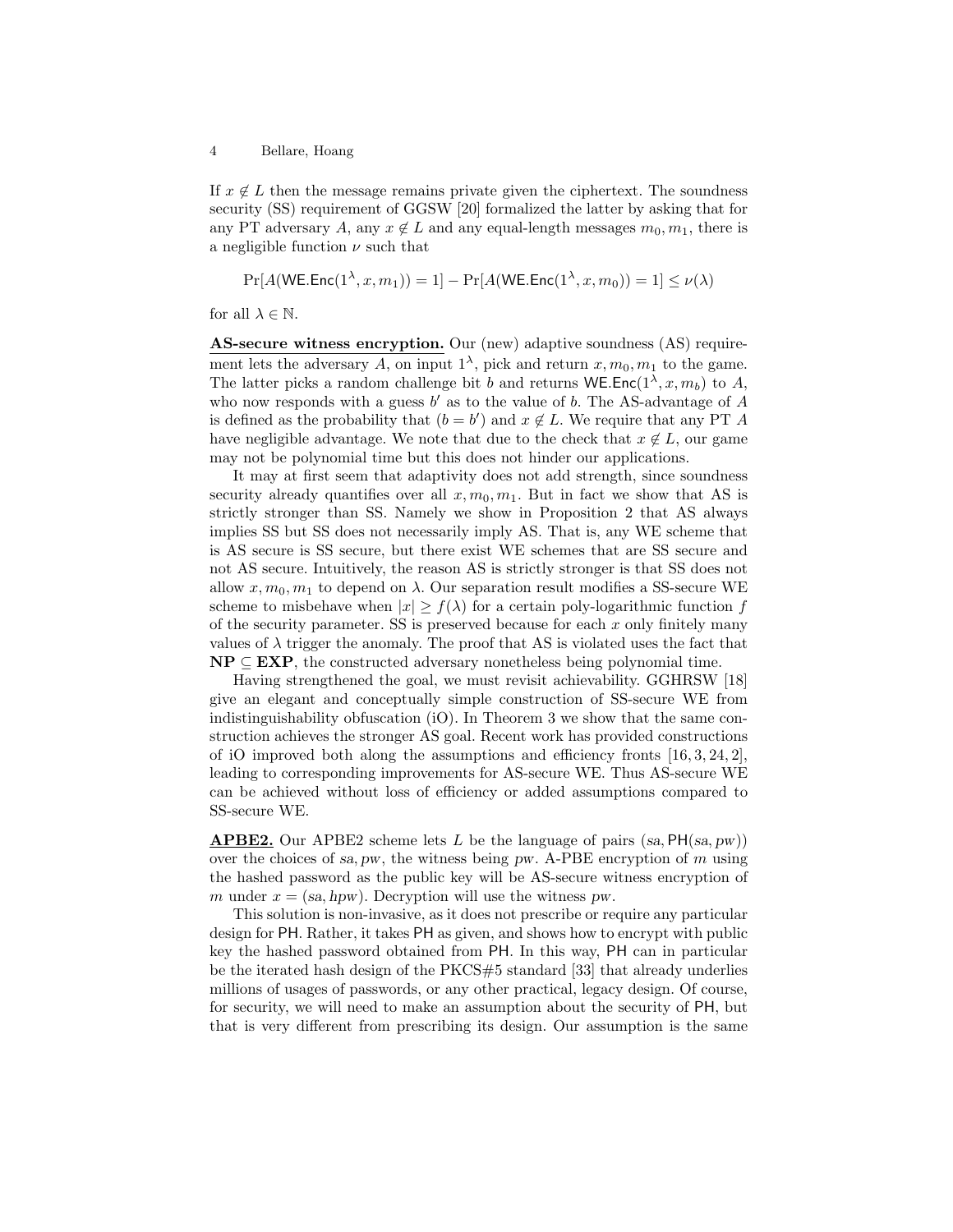RIP security as discussed above. We note that this assumption is already, even if implicitly, made in practice for the security of in-use S-PBE, where the hashed passwords are the keys, and is shown by [10] to hold for PKCS#5 in the ROM, so it is a natural and reasonable assumption.

SS revisited. GGSW [20, 21] present constructions of PKE, IBE and ABE schemes from witness encryption, claiming that these constructions are secure assuming soundness security of the WE scheme. The need for adaptive security of our A-PBE scheme leads to the natural question of why we need a stronger condition than GGSW [20, 21]. The answer is that they need it too. We point out that the theorems of GGSW [20, 21] claiming security of their applications under SS are incorrect, and that SS does not in fact suffice for the security of their schemes. We do this by presenting counter-examples (cf. Section 4). Taking their PRG-based PKE construction as a representative example, we provide a WE scheme which satisfies SS yet, if used in their construction, the resulting PKE scheme will provide no security at all. We then show that the gap can be filled by using AS. Namely, we show that their PKE scheme is secure if the underlying WE scheme is AS secure and the PRG is secure. Analogous results hold for GGSW's applications to IBE and ABE. Intuitively, the weakness of SS that compromises the applications of GGSW [20, 21] is that a WE scheme may satisfy SS yet behave totally insecurely, for example returning the message in the clear, when  $|x| = \lambda$ . But in applications, x will have length related to  $\lambda$ , so SS is not enough. AS does not have this weakness because x can depend on  $\lambda$ .

Better security for APBE2. Define the stretch of a password-hashing function as the difference between its output length and input length, and denote it by s. Our result of Theorem 5 proving the security of APBE2 requires that  $2^{-s}$  is negligible, meaning the output length is somewhat more than the input length. This captures situations in which passwords are, say 12-character ASCII strings (input length is 78-bit) and the password hashing function is iterated SHA1 (output length is 160-bit). However, when passwords are longer, say 24 character, then passwords should offer more security. To fill this gap we offer a second analysis of the security of APBE2 that removes the restriction on the stretch, allowing it now to be arbitrary. For this purpose we strengthen the assumption on the WE scheme from AS to a notion of adaptive extractability we call XS. As a side benefit, the prior assumption on the password hashing function (RIP security, asking that password hashes are pseudorandom) is reduced to ROW security, asking merely that the password hashing function is one way.

XS is an adaptive variant of the notion of extractability from GKPVZ [26]. XS asks that, given an adversary violating the security of the encryption under  $x \in \{0,1\}^*$ , one can extract a witness w for the membership of  $x \in L$ , even when  $x$  depends on the security parameter. We show that  $XS$  implies AS and also that XS-secure WE can be achieved based on extractable (aka. differinginput) obfuscations [4, 14, 1].

Some works [15, 19] cast doubts on the achievability of extractable witness encryption or extractable iO with *arbitrary auxiliary inputs*. Our result however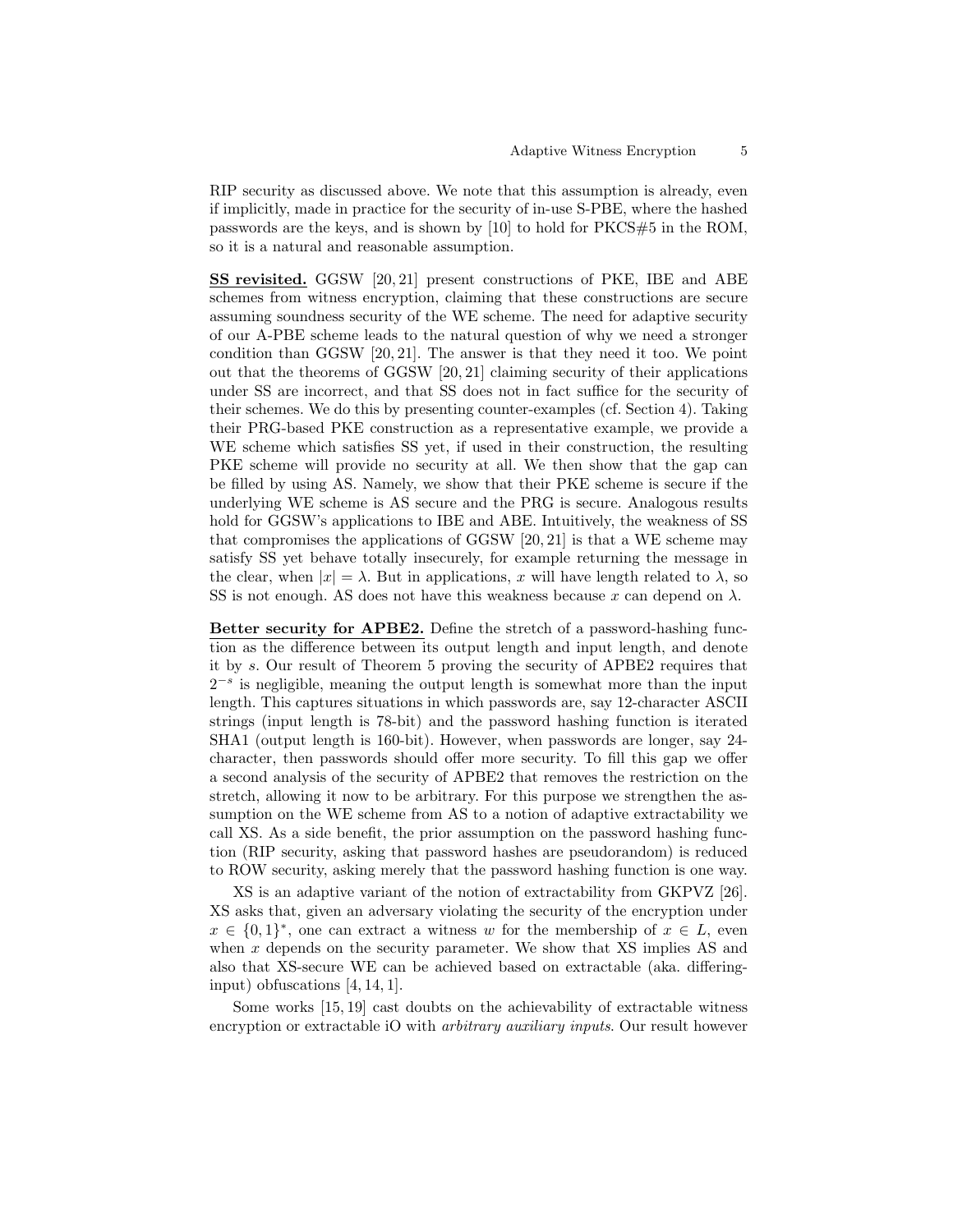requires a very particular auxiliary input and the attacks in these works do not apply.

A-PBE as PKE. The standard model for public-key encryption (PKE) is that the user (receiver) publishes a public encryption key and stores the corresponding secret key securely. In practice, however, the secret key is often not stored in computer memory but instead derived from a password stored in human memory. Reasons this is advantageous include *security* and *mobility*. Computerstored keys are vulnerable to exfiltration by malware. Meanwhile, users tend to have numerous devices including cellphones and tablets on which they want to decrypt. They may also use web-based services such as gmail on untrusted client machines. Passwords are more flexible and secure than stored keys in such settings.

A-PBE captures this more real-world PKE model. Our definitions allow us to evaluate security in the setting of actual use, namely when secret keys are possibly correlated passwords. Our schemes provide solutions with provable guarantees. We note that A-PBE is the model of the recently proposed gmail end-to-end encryption system, evidencing practical relevance of the goal.

Password-based signatures. Beyond A-PBE, we view this paper as initiating a study of asymmetric password-based cryptography. In this light we also introduce and treat password-based signatures with both invasive and non-invasive solutions to mirror the case of A-PBE.

Password-based authentication is currently done using a MAC keyed by the hashed password. It is thus subject to the same weakness as S-PBE, namely that compromise of the server through Heartbleed or other attacks leads to compromise of hashed passwords, resulting in compromise of the authentication. In the password-based signatures we suggest, one signs under the password pw and verifies under the hashed password  $hpw = PH(sa, pw)$ . Possession of the hashed password does not compromise security.

We can give a simple solution analogous to the one for A-PBE, namely apply a RIP function EX to the password and salt to get coins; run a key-generation of a standard digital signature scheme on these to get a signing key and verification key; set the password hash to the verification key; to sign given the password, re-generate the signing and verifying keys and sign under the former. This, however is invasive, prescribing its own password-hashing function. It is a good choice if one has the flexibility of implementing a new password hashing function, but as discussed above, deployment in the face of legacy PKCS#5 password hashes motivates asking whether a non-invasive solution, meaning one that can utilize any given password hashing function, is possible. As with A-PBE, this is a much more challenging question. We can show how to obtain a noninvasive password-based signature scheme by using key-versatile signatures [9]. The latter are effectively witness signatures meeting strong simulatability and extractability conditions [17, 9] and allow us to obtain password-based signatures analogous to how we obtained A-PBE from WE. The only assumption needed on the password hashing function PH is that it is one-way.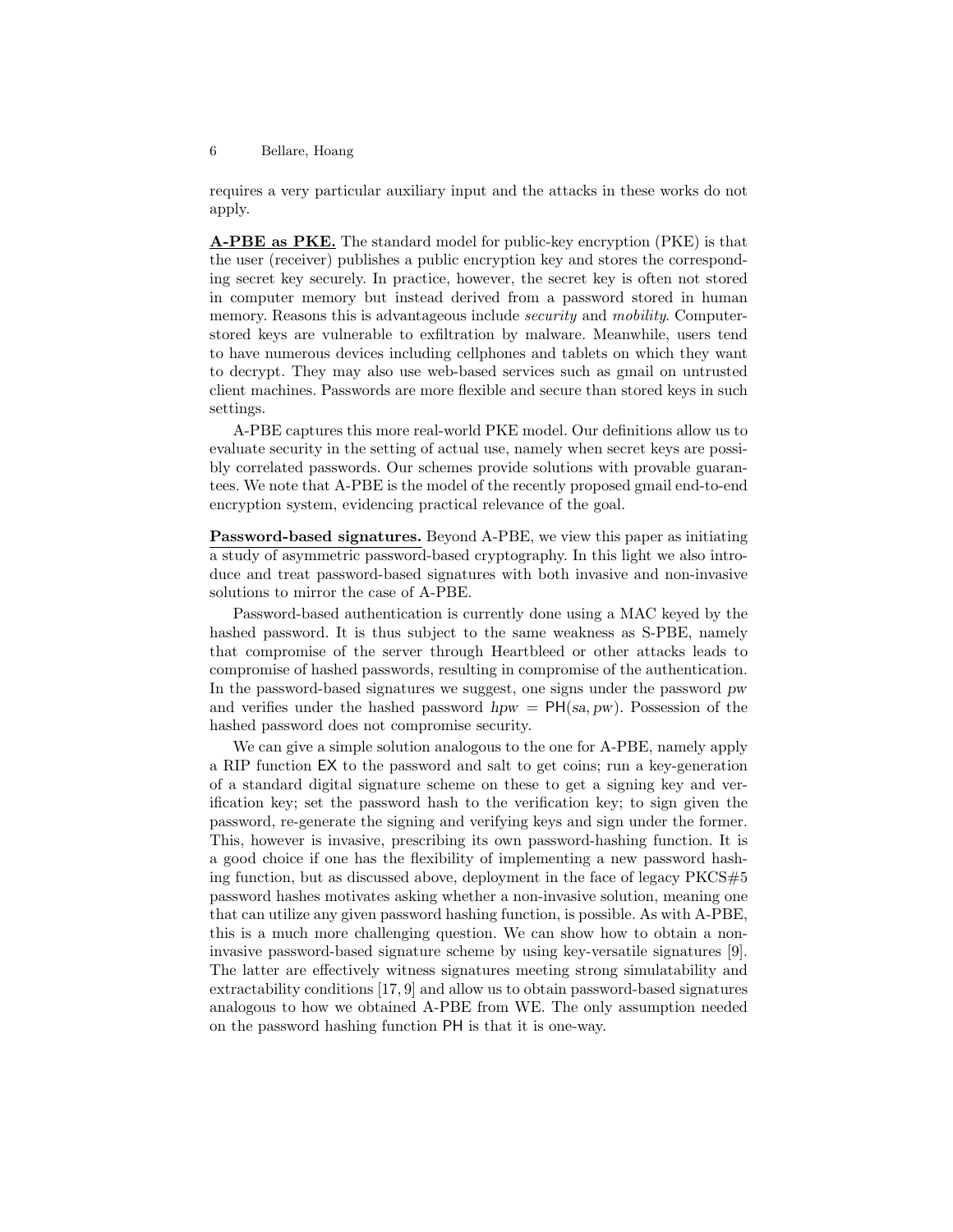Discussion and GGSW updates. A good definition for WE should have two properties: (1) Usability, meaning it suffices to prove security of applications, and (2) Achievability, meaning proposed and natural constructions, which in this case mainly means the iO-based one of GGHRSW [18], can be shown to meet the definition. Our AS definition has both properties, making it viable. We have shown that SS lacked the usability property.

Here we have referred to the original GGSW STOC paper [20] and the corresponding original full ePrint version [21]. Subsequent to seeing prior versions of our paper, the GGSW authors updated their paper on ePrint [22, 23]. They acknowledge the gap we found. They also propose their own, modified definitions in an attempt to fill this gap.

Beyond (and despite) the fact that these updated definitions are subsequent to ours, they remain problematic. We showed that their first proposed definition, which we call SS2 [22], is unachievable. (Because the negligible function is not allowed to depend on the adversary. See Appendix A.) We communicated this to the authors. They then updated SS2 to SS3 [23]. But we explain in Appendix A that SS3 has limitations with regard to achievability. While one might of course propose still further modifications to their definition it is not clear why this is a productive route for the community in the face of the fact that, with AS, we have —and had prior to the GGSW updates— a definition that provides both usability and achievability.

Recently KNY [31] gave a definition, that we call SS5, in the quantifier style of SS1, SS2 and SS3. We discuss it also in Appendix A where we show that it is unachievable. (Because, like SS2, the negligible function doesn't depend on the adversary.)

These developments are an indication that neither the gap we find, nor the AS definition we propose to fill it, are trivial, that quantifier-based definitions are error-prone, and that our counter-examples for SS remain important to understand and guide definitional choices. Demonstrating the last, beyond [22, 23], further work subsequent to ours, and definitionally influenced by ours, includes [25].

We believe the idea of witness encryption is important and useful and we view our work as advancing its cause. Precision in definitions, proofs and details is particularly important in our field because we claim proven security. Reaching such precision can require iteration and definitional adjustments and increments, and our work, in this vein, helps towards greater impact and clarity for the area of witness encryption.

## 2 Preliminaries

By  $\lambda \in \mathbb{N}$  we denote the security parameter and by  $1^{\lambda}$  its unary representation. We denote the number of coordinates of a vector  $x$  by  $|x|$ , and the length of a string  $x \in \{0,1\}^*$  by |x|. Algorithms are randomized unless otherwise indicated. Running time is worst case. "PT" stands for "polynomial-time," whether for randomized algorithms or deterministic ones. If A is an algorithm, we let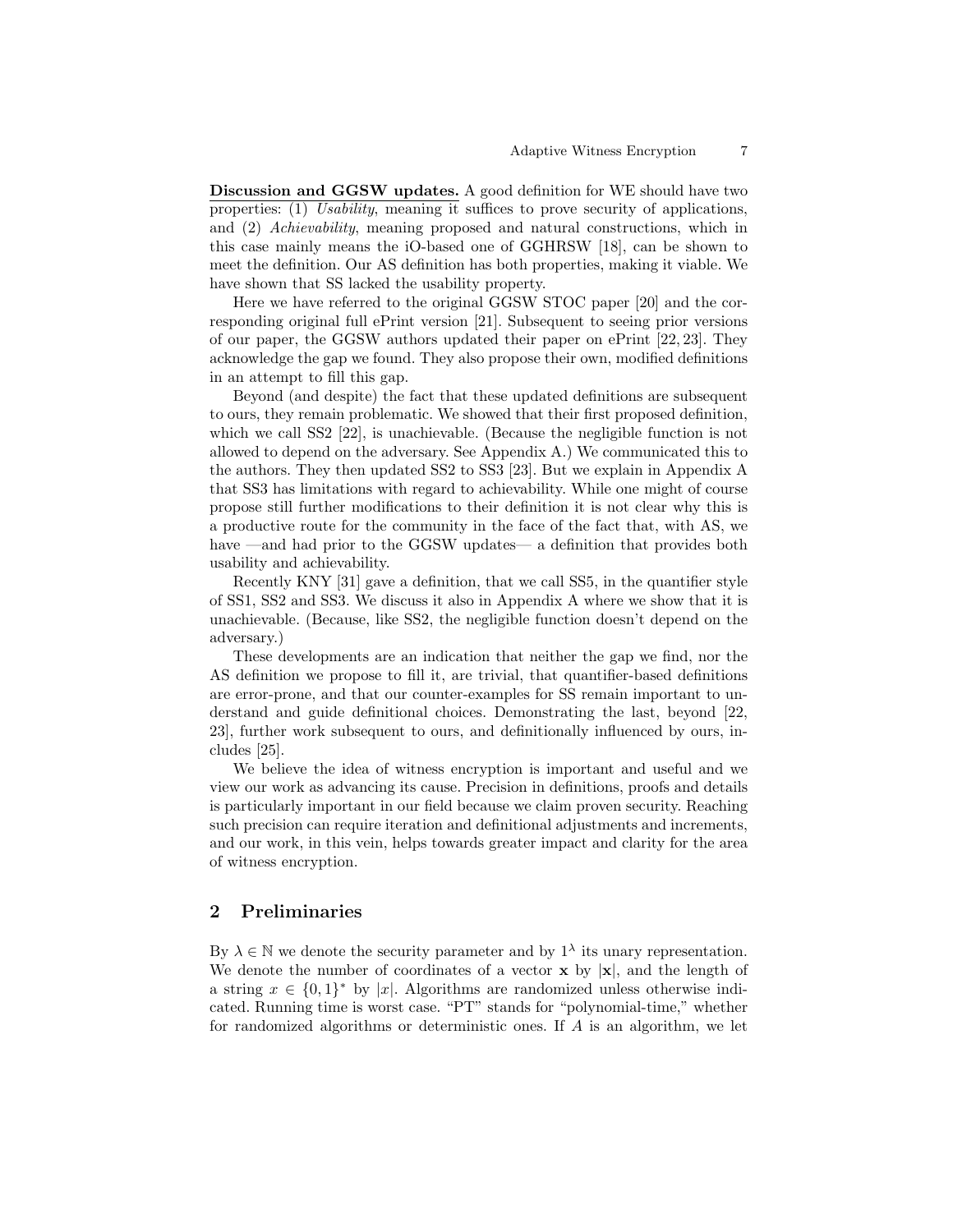$y \leftarrow A(x_1, \ldots; r)$  denote running A with random coins r on inputs  $x_1, \ldots$  and assigning the output to y. We let  $y \leftarrow A(x_1, ...)$  be the resulting of picking r at random and letting  $y \leftarrow A(x_1, \ldots; r)$ . We say that  $f : \mathbb{N} \to \mathbb{R}$  is negligible if for every positive polynomial p, there exists  $n_p \in \mathbb{N}$  such that  $f(n) < 1/p(n)$  for all  $n > n_p$ . An adversary is an algorithm or a tuple of algorithms.

We use the code based game playing framework of [11]. For an example of a game see Fig. 2. By  $G^{A}(\lambda)$  we denote the event that the execution of game G with adversary A and security parameter  $\lambda$  results in output true, the game output being what is returned by Game.

**Unpredictability.** Let  $A = (A_1, \ldots)$  be a tuple of algorithms where  $A_1$ , on input the unary representation  $1^{\lambda}$  of the security parameter  $\lambda \in \mathbb{N}$ , returns a vector **pw**. Let  $Guss_A(\lambda)$  denote the maximum, over all *i*, pw, of  $Pr[\mathbf{pw}[i] = pw]$ , the probability over  $\mathbf{pw} \leftarrow A_1(\lambda)$ . We say that A is unpredictable if the function  $Guess_A(\cdot)$  is negligible.

## 3 Adaptive Witness Encryption

We begin by recalling the notion of witness encryption of GGSW [20] and their soundness security requirement. We then give a different security notion called adaptive soundness. We show that it is strictly stronger than the original, which means we must address achieving it. We show that it is achievable via indistinguishability obfuscation.

**NP relations.** For R:  $\{0,1\}^* \times \{0,1\}^* \rightarrow \{\text{true},\text{false}\},\$ we let  $R(x) = \{w :$  $R(x, w)$  be the *witness set* of  $x \in \{0, 1\}^*$ . We say R is an **NP**-relation if it is computable in PT and there is a polynomial R.wl:  $\mathbb{N} \to \mathbb{N}$ , called the witness length of R, such that  $R(x) \subseteq \{0,1\}^{R \text{.} \text{wl}(|x|)}$  for all  $x \in \{0,1\}^*$ . We let  $\mathcal{L}(R) = \{ x : R(x) \neq \emptyset \} \in \mathbf{NP}$  be the language defined by R.

WE syntax and correctness. A witness encryption (WE) scheme WE for  $\mathcal{L} = \mathcal{L}(\mathsf{R})$  defines a pair of PT algorithms WE.Enc, WE.Dec. Algorithm WE.Enc takes as input the unary representation  $1^{\lambda}$  of a security parameter  $\lambda \in \mathbb{N}$ , a string  $x \in \{0,1\}^*$ , and a message  $m \in \{0,1\}^*$ , and outputs a ciphertext c. Algorithm WE.Dec takes as input a string  $w$  and a ciphertext  $c$ , and outputs  $m \in \{0,1\}^* \cup \{\perp\}.$  Correctness requires that  $\mathsf{WE}.Dec(w, \mathsf{WE}.Enc(1^\lambda, x, m)) = m$ for all  $\lambda \in \mathbb{N}$ , all  $x \in L$ , all  $w \in R(x)$  and all  $m \in \{0, 1\}^*$ .

Soundness security. The soundness security (SS) condition of GGSW [20] says that for any PT adversary A, any  $x \in \{0,1\}^* \setminus L$  and any equal-length  $m_0, m_1 \in$  $\{0,1\}^*$ , there is a negligible function  $\nu$  such that for all  $\lambda \in \mathbb{N}$  we have

 $Pr[A(\textsf{WE}.Enc(1^{\lambda}, x, m_1)) = 1] - Pr[A(\textsf{WE}.Enc(1^{\lambda}, x, m_0)) = 1] < \nu(\lambda)$ . (1)

In the following, it is useful to let  $\mathsf{Adv}_{\mathsf{WE},L,x,m_0,m_1,A}^{\mathsf{ss}}(\lambda)$  denote the probability difference in Equation (1). Then the soundness condition can be succinctly and equivalently stated as follows:  $WE$  is  $SS[L]$ -secure if for any PT adversary A, any  $x \in \{0,1\}^* \setminus L$  and any equal-length  $m_0, m_1 \in \{0,1\}^*$ , the function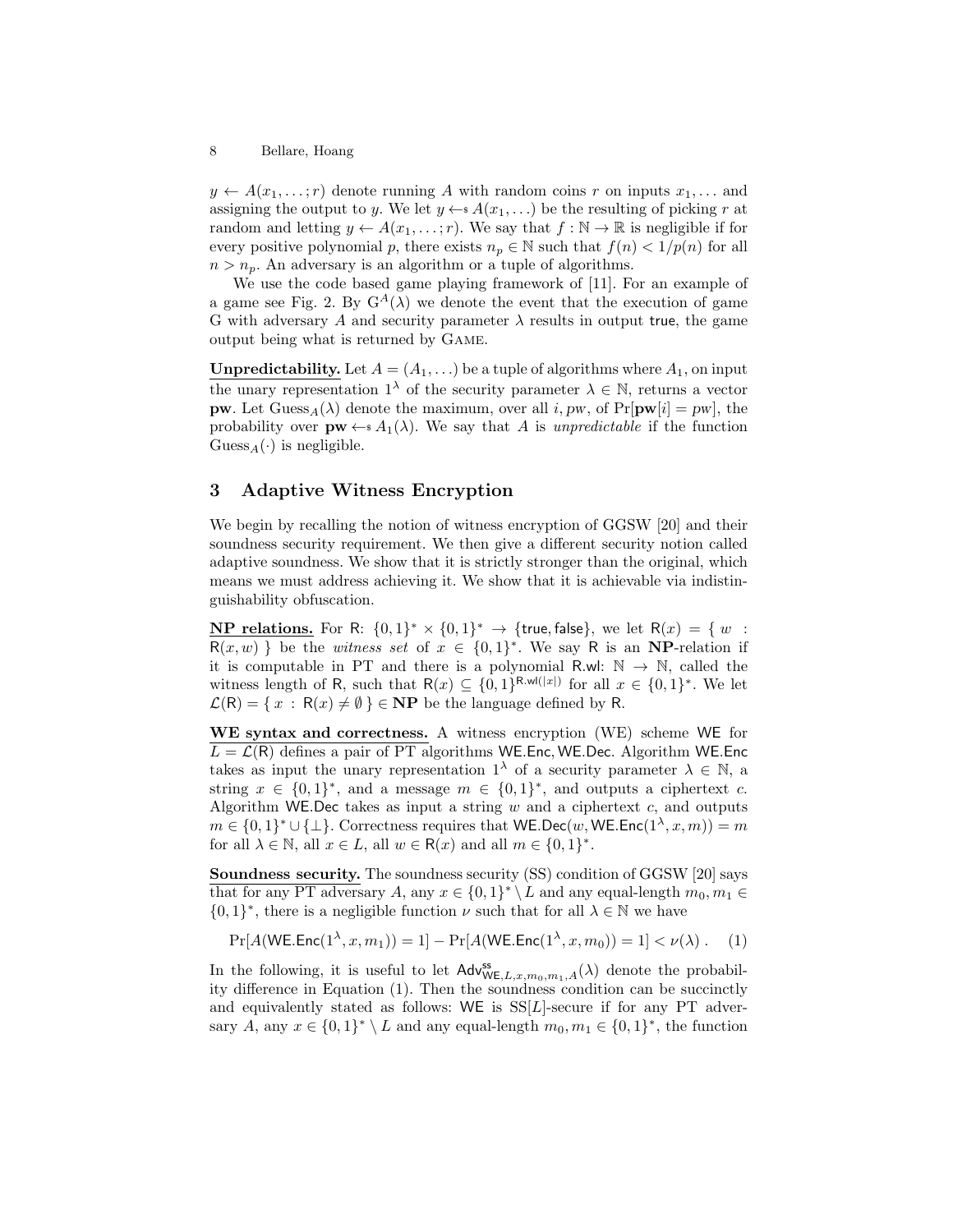| GAME $\mathrm{AS}_{\mathsf{WE},L}^A(\lambda)$                                                                                          |  |
|----------------------------------------------------------------------------------------------------------------------------------------|--|
| $(x, m_0, m_1, \text{St}) \leftarrow \{A(1^{\lambda}) : b \leftarrow \{0, 1\} : c \leftarrow \{0, 1\} : b' \leftarrow A(\text{St}, c)$ |  |
| Return $((b = b') \wedge (x \notin L))$                                                                                                |  |

Fig. 2. Game AS defining adaptive soundness of witness encryption scheme WE.

 $\mathsf{Adv}_{\mathsf{WE},L,x,m_0,m_1,A}^{\mathsf{ss}}(\cdot)$  is negligible. It is convenient, in order to succinctly and precisely express relations between notions, to let SS[L] denote the set of all correct witness encryption schemes that are SS[L]-secure.

Adaptive soundness. Our security definition associates to witness encryption scheme WE, language  $L \in \mathbf{NP}$ , adversary A and  $\lambda \in \mathbb{N}$  the game  $\mathrm{AS}_{\mathsf{WE},L}^A(\lambda)$  of Fig. 2. Here the adversary, on input  $1^{\lambda}$ , produces instance x, messages  $m_0, m_1$ , and state information St. It is required that  $|m_0| = |m_1|$ . The game picks a random challenge bit b and computes a ciphertext c via  $\mathsf{WE}.\mathsf{Enc}(1^\lambda, x, m_b)$ . The adversary is now given c, along with its state information St, and outputs a prediction  $b'$  for  $b$ . The game returns true if the prediction is correct, meaning  $b = b'$ , and also if  $x \notin L$ . We let  $\mathsf{Adv}_{\mathsf{WE},L,A}^{as}(\lambda) = 2 \Pr[\mathsf{AS}_{\mathsf{WE},L}^A(\lambda)] - 1$ . We say that WE has adaptive soundness security for  $L$ , or is  $AS[L]$ -secure, if for every PT A the function  $\mathsf{Adv}_{\mathsf{WE},L,A}^{\mathsf{as}}(\cdot)$  is negligible. We let  $\mathsf{AS}[L]$  denote the set of all correct witness encryption schemes that are AS[L]-secure.

Due to the check that  $x \notin L$ , our game does not necessarily run in PT. This, however, will not preclude applicability. The difference between AS and SS is that in the former,  $x, m_0, m_1$  can depend on the security parameter and on each other. Given that SS quantifies over all  $x, m_0, m_1$ , this may not at first appear to make any difference. But we will see that it does and that AS is strictly stronger than SS.

AS is a game-based definition while SS is phrased in a more "quantifierbased" style that mimics the soundness condition in interactive proofs [28]. The game-based AS notion is better suited for applications because the latter are also underlain by game-based definitions. Indeed we'll see that SS does not suffice for applications.

A useful transform. In several proofs, we'll employ the following transform. Given a WE scheme  $\mathsf{WE} \in \mathsf{SS}[L]$  and a PT function  $f: \mathbb{N} \to \mathbb{N}$ , our transform returns another WE scheme  $\mathsf{WE}_f$ . The constructed scheme, formally specified in Fig. 3, misbehaves, returning the message in the clear, when  $|x| > f(\lambda)$ , and otherwise behaves like WE. The following says that if  $f$  is chosen to satisfy certain conditions then SS[L]-security is preserved, meaning  $\mathsf{WE}_f \in \mathsf{SS}[L]$ . In our uses of the transform we will exploit the fact that  $\mathsf{WE}_f$  will fail to have other security properties or lead to failure of applications that use it.

**Lemma 1.** Let  $L \in \mathbb{NP}$  and  $\mathsf{WE} \in \mathsf{SS}[L]$ . Let  $f : \mathbb{N} \to \mathbb{N}$  be a non-decreasing, PT-computable function such that  $\lim_{\lambda \to \infty} f(\lambda) = \infty$ . Consider witness encryption scheme WE<sub>f</sub> derived from WE and f as shown in Fig. 3. Then WE<sub>f</sub>  $\in$  SS[L].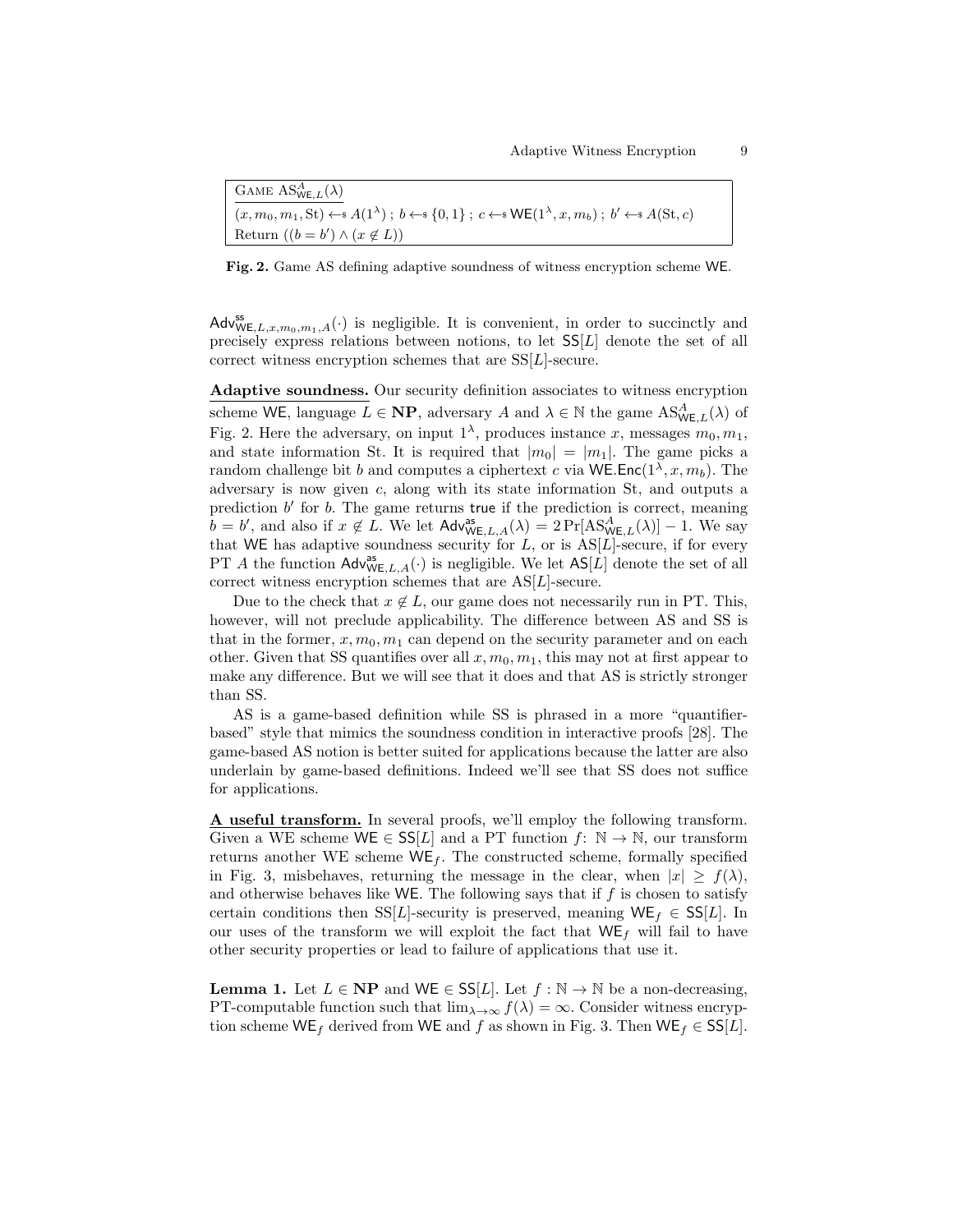| $WE_f$ . Enc $(1^{\lambda}, x, m)$         | $WE_f$ .Dec $(w, c)$                                                                                |
|--------------------------------------------|-----------------------------------------------------------------------------------------------------|
| If $ x  > f(\lambda)$ then return $(0, m)$ | $(b, t) \leftarrow c$                                                                               |
|                                            | Else return $(1, \mathsf{WE}.\mathsf{Enc}(1^{\lambda}, x, m))$ If $b = 0$ then return t else return |
|                                            | WE.Dec(w, t)                                                                                        |

Fig. 3. Witness encryption scheme  $\mathsf{WE}_f$  for  $L \in \mathbf{NP}$ , derived from  $\mathsf{WE} \in \mathsf{SS}[L]$  and a PT-computable function  $f : \mathbb{N} \to \mathbb{N}$ .

*Proof.* Let A be a PT adversary. Let  $x \in \{0,1\}^* \setminus L$  and let  $m_0, m_1 \in \{0,1\}^*$ have equal length. Let PT adversary B, on input ciphertext c, return  $b' \leftarrow$  $A((1, c))$ . Let  $S(x) = \{ \lambda \in \mathbb{N} : f(\lambda) \leq |x| \}$ . Then for all  $\lambda \in \mathbb{N} \setminus S(x)$  we have  $\mathsf{Adv}_{\mathsf{WE},L,x,m_0,m_1,B}^{\mathsf{ss}}(\lambda) = \mathsf{Adv}_{\mathsf{WE}_f,L,x,m_0,m_1,A}^{\mathsf{ss}}(\lambda)$ . The assumption that  $\mathsf{WE} \in$  $\mathsf{SS}[L]$  means that  $\mathsf{Adv}_{\mathsf{WE},L,x,m_0,m_1,B}^{\mathsf{ss}}(\cdot)$  is negligible. But the assumptions on f mean that the set  $S(x)$  is finite. Consequently, the function  $\mathsf{Adv}_{\mathsf{WE}_f, L,x,m_0,m_1,A}^{\mathsf{ss}}(\cdot)$ is negligible as well.  $\Box$ 

Relations. We show that adaptive soundness implies soundness but not vice versa, meaning adaptive soundness is a strictly stronger requirement.

**Proposition 2.** Let  $L \in \mathbf{NP}$ . Then: (1)  $\mathsf{AS}[L] \subseteq \mathsf{SS}[L]$ , and (2) If  $\{0,1\}^* \setminus L$  is infinite and  $SS[L] \neq \emptyset$  then  $SS[L] \not\subseteq AS[L]$ .

Claim (1) above says that any witness encryption scheme WE that is  $AS[L]$ secure is also  $SS[L]$ -secure. Claim (2) says that the converse is not true. Namely, there is a witness encryption scheme WE such that WE is  $SS[L]$ -secure but not  $AS[L]$ -secure. This separation assumes some  $SS[L]$ -secure witness encryption scheme exists, for otherwise the claim is moot. It also assumes that the complement of  $L$  is not trivial, meaning is infinite, which is true if  $L$  is  $NP$ complete and  $P \neq NP$ , hence is not a strong assumption.

*Proof (Proposition 2).* For part (1), assume we are given WE that is  $AS[L]$ secure. We want to show that  $WE$  is  $SS[L]$ -secure. Referring to the definition of soundness security, let A be a PT adversary, let  $x \in \{0,1\}^* \setminus L$  and let  $m_0, m_1 \in \{0, 1\}^*$  have equal length. We want to show that the function Adv $_{\text{WE},L,x,m_0,m_1,A}^{\text{ss}}(\cdot)$  is negligible. We define the adversary  $B_{x,m_0,m_1}$  as follows: Let  $B_{x,m_0,m_1}(1^{\lambda})$  return  $(x,m_0,m_1,\varepsilon)$  and let  $B_{x,m_0,m_1}(t,c)$  return  $b' \leftarrow s A(c)$ . Here,  $B_{x,m_0,m_1}$  has  $x, m_0, m_1$  hardwired in its code, and, in its first stage, it returns them, along with  $St = \varepsilon$  as state information. In its second stage, it simply runs A. Note that even though  $B_{x,m_0,m_1}$  has hardwired information, this information is finite and not dependent on the security parameter, so the hardwiring does not require non-uniformity. Now it is easy to see that for all  $\lambda \in \mathbb{N}$  we have  $\mathsf{Adv}_{\mathsf{WE},L,B_{x,m_0,m_1}}^{\mathsf{as}}(\lambda) = \mathsf{Adv}_{\mathsf{WE},L,x,m_0,m_1,A}^{\mathsf{ss}}(\lambda)$ . The assumption that WE is AS[L]-secure means that  $\mathsf{Adv}_{\mathsf{WE},L,B_{x,m_0,m_1}}^{\mathsf{as}}(\cdot)$  is negligible, hence so is  $\mathsf{Adv}_{\mathsf{WE},L,x,m_0,m_1,A}^{\mathsf{ss}}(\cdot)$ , as desired.

For part (2), the assumption  $\mathsf{SS}[L] \neq \emptyset$  means there is some WE  $\in \mathsf{SS}[L]$ . By way of Lemma 1, we can modify it to  $\mathsf{WE}_f \in \mathsf{SS}[L]$  as specified in Fig. 3,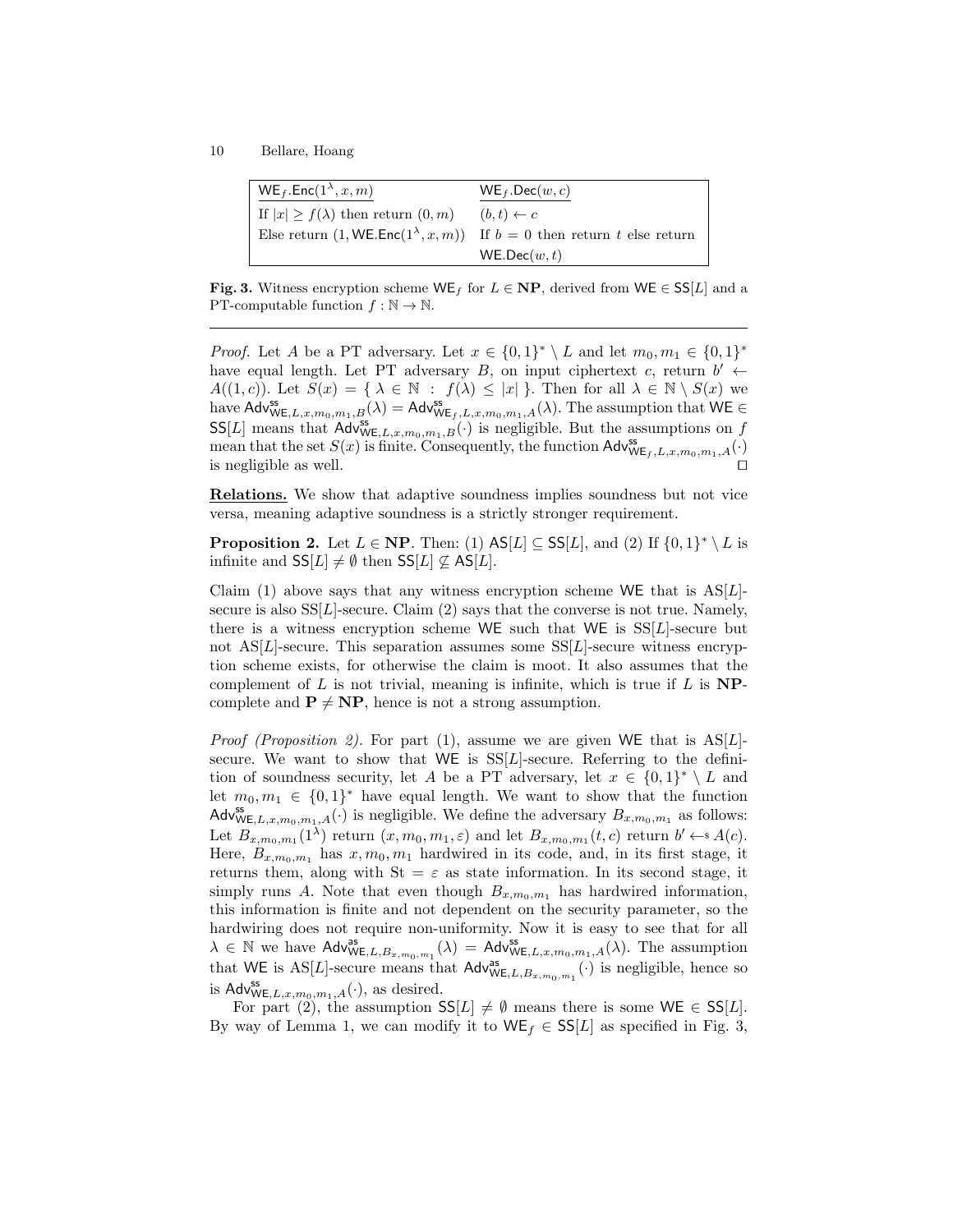where  $f : \mathbb{N} \to \mathbb{N}$  is some non-decreasing, PT-computable function such that  $\lim_{\lambda\to\infty} f(\lambda) = \infty$ . Now we want to present an attacker A violating AS[L]security of WE<sub>f</sub>. The difficulty is that A needs to find  $x \notin L$  of length  $f(\lambda)$ , but  $L \in \mathbf{NP}$  and A must be PT. We will exploit the fact that  $\mathbf{NP} \subseteq \mathbf{EXP}$  and pick f to be a poly-logarithmic function related to the exponential time to decide  $L$ , so that if there exists an  $x \notin L$  of length  $f(\lambda)$  then A can find it by exhaustive search in PT. Our assumption that the complement of  $L$  is infinite means that A succeeds on infinitely many values of  $\lambda$ .

Proceeding to the details, since  $L \in \mathbf{NP} \subseteq \mathbf{EXP}$ , there is a constant  $d \geq 1$ and a deterministic algorithm M such that for every  $x \in \{0,1\}^*$ , we have  $M(x) =$ 1 if and only if  $x \in L$ , and M's running time is  $\mathcal{O}(2^{|x|^d})$ . Define f by  $f(\lambda) =$  $|\lg^{1/d}(\lambda)|$  for all  $\lambda \in \mathbb{N}$ . Let WE  $\in$  SS[L] and let WE<sub>f</sub> be the witness encryption scheme derived from WE and f as specified in Fig. 3. By Lemma 1,  $\mathsf{WE}_f \in \mathsf{SS}[L]$ . Now we show that  $\mathsf{WE}_f \notin \mathsf{AS}[L]$ . Let  $m_0, m_1 \in \{0,1\}^*$  be arbitrary, distinct, equal-length messages. Consider the following adversary A:

$$
\frac{A(1^{\lambda})}{k \leftarrow f(\lambda); x \leftarrow 0^k}
$$
  
For all  $s \in \{0, 1\}^k$  do  
If  $(M(s) \neq 1)$  then  $x \leftarrow s$   
Return  $(x, m_0, m_1, \varepsilon)$   
return  $(0, m_1, \varepsilon)$ 

Each execution of M takes time  $\mathcal{O}(2^{k^d}) = \mathcal{O}(\lambda)$ . The For loop goes through all  $s \in \{0,1\}^k$  in lexicographic order and thus M is executed at most  $2^k \leq \lambda$ times. So A is PT. For any  $\lambda \in \mathbb{N}$ , if  $\{0,1\}^{f(\lambda)} \setminus L \neq \emptyset$  then  $\mathsf{Adv}_{\mathsf{WE}_f, L, A}^{\mathsf{as}}(\lambda) = 1$ . Since  $\{0,1\}^* \setminus L$  is infinite, f is non-decreasing, and  $\lim_{t\to\infty} f(t) = \infty$ , there are infinitely many values  $\lambda$  such that  $\mathsf{Adv}_{\mathsf{WE}_f, L, A}^{as}(\lambda) = 1$ , and thus  $\mathsf{WE}_f \notin \mathsf{AS}[L],$ as claimed.  $\hfill \square$ 

Indistinguishability obfuscation. We say that two circuits  $C_0$  and  $C_1$  are functionally equivalent, denoted  $C_0 \equiv C_1$ , if they have the same size, the same number *n* of inputs, and  $C_0(x) = C_1(x)$  for every input  $x \in \{0,1\}^n$ . An obfuscator P defines PT algorithms P.Ob, P.Ev. Algorithm P.Ob takes as input the unary representation  $1^{\lambda}$  of a security parameter  $\lambda$  and a circuit C, and outputs a string c. Algorithm P.Ev takes as input strings  $c, x$  and returns  $y \in \{0,1\}^* \cup \{\perp\}.$  We require that for any circuit C, any input x, and any  $\lambda \in \mathbb{N}$ , it holds that P.Ev(x, P.Ob(1<sup> $\lambda$ </sup>, C)) = C(x). We say that P is iO-secure if  $\text{Adv}_{P,A}^{io}(\lambda) = 2 \Pr[\text{IO}_P^A(\lambda)] - 1$  is negligible for every PT adversary A, where game IO is defined at Fig. 4. This definition is slightly different from the notion in [4, 18]—the adversary is non-uniform and must produce functionally equivalent circuits  $C_0$  and  $C_1$ —but the former definition is implied by the latter.

Achieving AS-security. Our AS security notion is strictly stronger than the SS one of GGSW [20], but we'll show that the iO-based WE scheme of [18] is AS-secure. Proceeding to the details, let R be an **NP**-relation. For each  $x, m \in$  $\{0,1\}^*$ , let  $R_{x,m}$  be a circuit that, on input  $w \in \{0,1\}^{\mathsf{R} \cdot \mathsf{w}(\vert x \vert)}$ , returns m if  $\mathsf{R}(x,w)$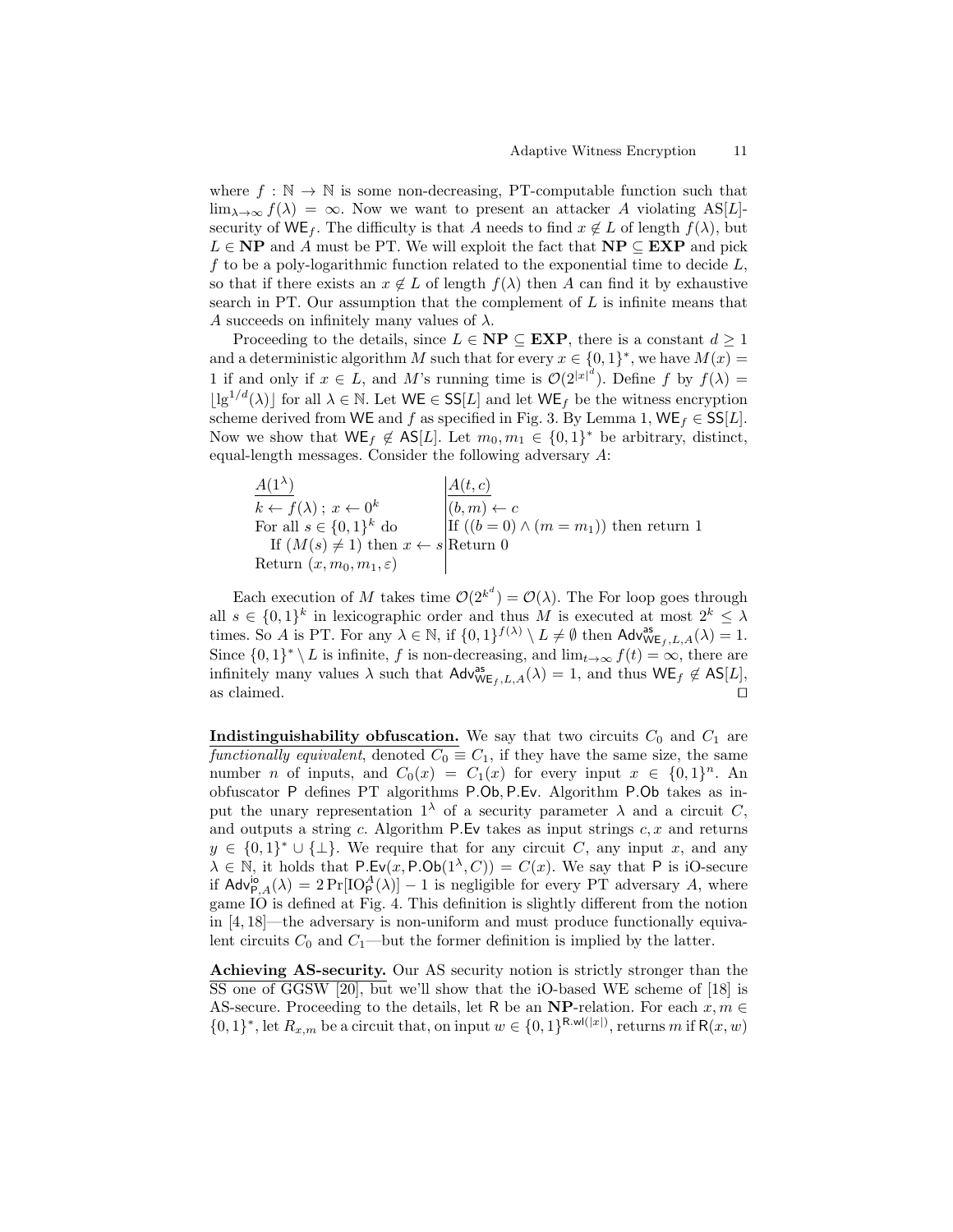| GAME $IO_{\mathsf{P}}^{A}(\lambda)$                                                                 |  |
|-----------------------------------------------------------------------------------------------------|--|
| $(C_0, C_1, \text{St}) \leftarrow \{A(1^{\lambda}) : b \leftarrow \{0, 1\} : c \leftarrow \{0, 1\}$ |  |
| $b' \leftarrow A(\text{St}, c)$ ; Return $(b = b') \wedge (C_0 \equiv C_1)$                         |  |

Fig. 4. Game IO defining security of an indistinguishability obfuscator P.

and returns  $0^{|m|}$  otherwise. Let P be an indistinguishability obfuscator, defining a PT obfuscation algorithm P.Ob and a PT evaluation algorithm P.Ev. We define WE scheme  $\mathsf{WE}_{\mathsf{R}}[P]$  as follows: algorithm  $\mathsf{WE}_{\mathsf{R}}[P]$ . Enc $(1^{\lambda}, x, m)$  returns  $c \leftarrow s \text{P.Ob}(1^{\lambda}, R_{x,m})$ ; and algorithm  $\text{WE}_{\text{R}}[\text{P}].\text{Dec}(w, c)$  returns  $m \leftarrow s \text{P.Ev}(w, c)$ .

**Theorem 3.** Let R be an **NP**-relation and let  $L = \mathcal{L}(R)$ . Let P be an indistinguishability obfuscator. Construct  $W \mathsf{E}_R[P]$  as above. If P is iO-secure then  $WE_R[P] \in AS[L].$ 

*Proof.* Let A be a PT adversary attacking the  $AS[L]$ -security of  $WE_R[P]$ . Wlog, assume that A produces distinct  $m_0$  and  $m_1$ . Note that  $R_{x,m_0} \equiv R_{x,m_1}$  if and only if  $x \notin L$ . Consider the following PT adversary B attacking iO-security of P:

$$
\frac{B(1^{\lambda})}{(x, m_0, m_1, St) \leftarrow A(1^{\lambda})} \begin{vmatrix} B(St, c) \\ b' \leftarrow A(St, c) \end{vmatrix}; \text{ Return } b'
$$
  
Return  $(R_{x, m_0}, R_{x, m_1}, St)$ 

Then  $Pr[\text{AS}_{\text{WE}_R[P],L}^A(\cdot)] = Pr[\text{IO}_P^B(\cdot)]$  and thus  $\text{Adv}_{\text{WE}_R[P],L,A}^{as}(\cdot) = \text{Adv}_{P,B}^{io}(\cdot)$ .  $\Box$ 

# 4 Insufficiency of Soundness Security

GGSW [20] present constructions of several primitives from witness encryption, including PKE, IBE and ABE for all circuits. They claim security of these constructions assuming soundness security of the underlying witness-encryption scheme. We observe here that these claims are wrong. Taking their PRG-based PKE scheme as a representative example, we present a counter-example, namely a witness-encryption scheme satisfying soundness security such that the PKE scheme built from it is insecure. Similar counter-examples can be built for the other applications in GGSW [20]. Briefly, the problem is that a witness encryption scheme could fail to provide any security when  $|x|$  is equal to, or related in some specific way to, the security parameter, yet satisfy SS security because the latter requirement holds x fixed and lets  $\lambda$  go to  $\infty$ . We show that the gap can be filled, and all the applications of GGSW recovered, by using adaptive soundness in place of soundness security. We'll begin by recalling the well-known notions of PRG and PKE.

Primitives. A pseudorandom generator (PRG) [12, 37] is a PT deterministic algorithm G that takes any string  $s \in \{0,1\}^*$  as input and return a string  $G(s)$ of length  $\ell(|s|)$ , where the function  $\ell : \mathbb{N} \to \mathbb{N}$  is call the expansion factor of G. We say that G is secure if  $\text{Adv}_{A,G}^{\text{prg}}(\lambda) = 2 \Pr[\text{PRG}_{A}^{G}(\lambda)] - 1$  is negligible, for every PT adversary A, where game PRG is defined in Fig. 5.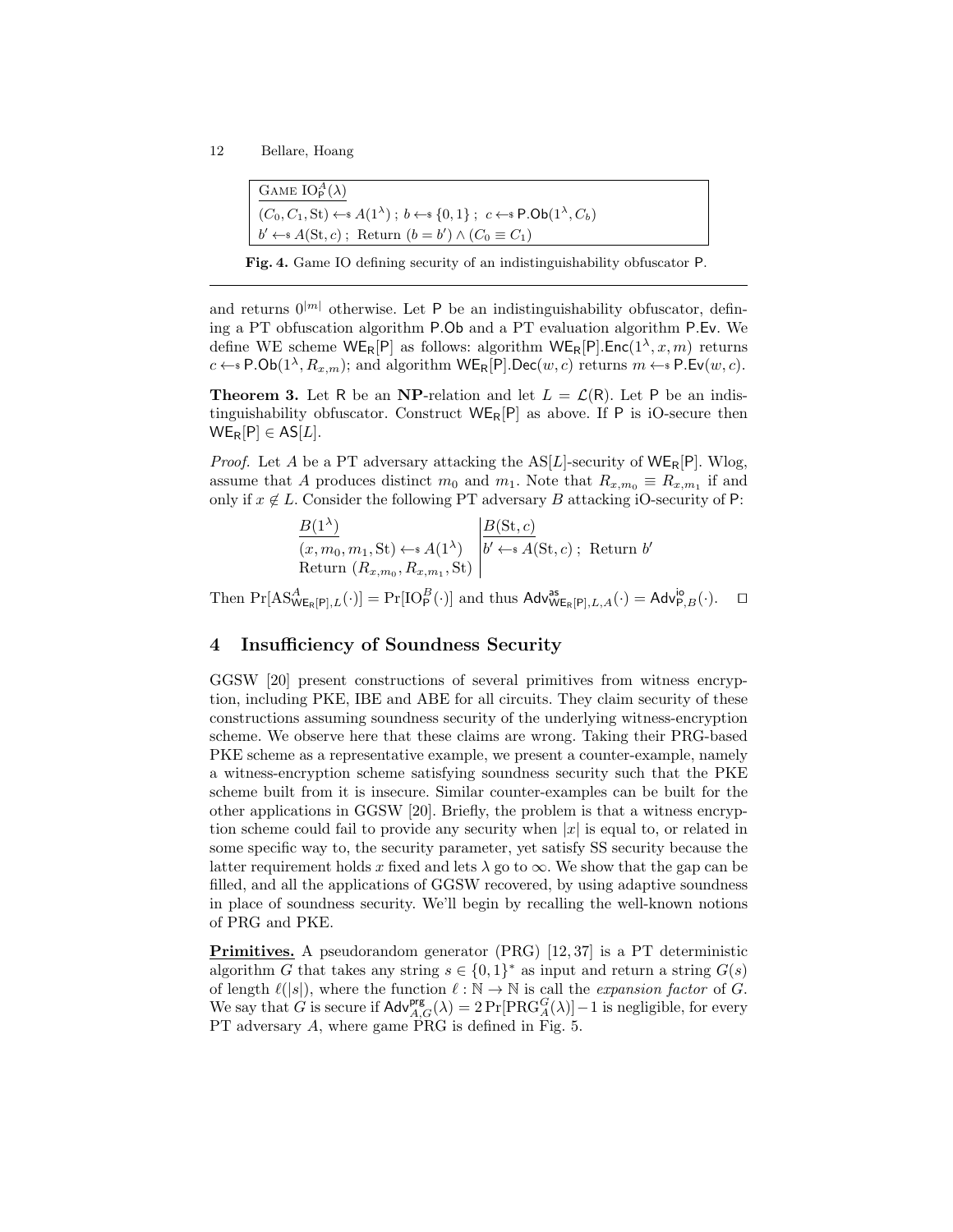| GAME $PRG_G^A(\lambda)$                                           | GAME INDCPA $A_{\text{PKF}}^{A}(\lambda)$                                              |
|-------------------------------------------------------------------|----------------------------------------------------------------------------------------|
| $s \leftarrow s \{0,1\}^{\lambda}$ ; $x_1 \leftarrow G(s)$        | $ (pk, sk) \leftarrow \{ \mathsf{PKE.Kg}(1^{\lambda}) \; ; \; b \leftarrow \{ 0, 1 \}$ |
| $x_0 \leftarrow \{0,1\}^{\ell(\lambda)}$ ; $b \leftarrow \{0,1\}$ | $b' \leftarrow A^{LR}(1^{\lambda}, pk)$ ; Return $(b = b')$                            |
| $b' \leftarrow A(1^{\lambda}, x_b)$ ; Return $(b = b')$           | $ LR(m_0,m_1) $                                                                        |
|                                                                   | $ c \leftarrow s$ PKE.Enc $(pk, m_b)$ ; Return c                                       |

Fig. 5. Left: Game PRG defining security of a pseudorandom generator  $G$ . Here  $\ell$ :  $\mathbb{N} \to \mathbb{N}$  is the expansion factor of G. Right: Game INDCPA defining INDCPA security of a PKE scheme PKE. For each oracle query, the messages  $m_0, m_1 \in \{0, 1\}^*$  must have the same length.

| $PKE.Kg(1^{\lambda})$                                                                                       | $ $ PKE. Enc $(pk, m)$         | $\mathsf{PKE}$ .Dec $(\mathsf{sk}, \mathsf{c})$ |
|-------------------------------------------------------------------------------------------------------------|--------------------------------|-------------------------------------------------|
| $ sk \leftarrow \{0,1\}^{\lambda}; x \leftarrow G(sk)$                                                      | $((\lambda, x) \leftarrow pk)$ | Return WE.Dec $(c, sk)$                         |
| $ pk \leftarrow (\lambda, x)$ ; Return $(pk, sk)$ Return $\overline{\text{WE}}$ . Enc $(1^{\lambda}, x, m)$ |                                |                                                 |

Fig. 6. GGSW's PKE scheme PKE[G,  $\overline{\text{WE}}$ ], where G is a length-doubling PRG and  $\overline{\text{WE}}$ is a witness encryption scheme for  $L_G = \{ G(s) : s \in \{0,1\}^* \}$ 

A public-key encryption (PKE) scheme PKE defines PT algorithms PKE.Kg, PKE.Enc, PKE.Dec, the last deterministic. Algorithm PKE.Kg takes as input  $1^{\lambda}$  and outputs a public encryption key pk and a secret decryption key sk. Algorithm PKE. Enctakes as input pk and a message  $m \in \{0,1\}^*$ , and outputs a ciphertext c. Algorithm PKE.Dec(sk, c)8 outputs  $m \in \{0,1\}^* \cup \{\perp\}$ . Scheme PKE is INDCPA-secure [27, 6] if  $\text{Adv}_{\text{PKE},A}^{\text{ind-cpa}}(\cdot) = 2 \Pr[\text{INDCPA}_{\text{PKE}}^{A}(\cdot)] - 1$  is negligible for every PT adversary A, where game INDCPA is defined in Fig. 5.

SS does not suffice for GGSW's PKE scheme. Let G be a PRG that is length doubling, meaning  $|G(s)| = 2|s|$  for every  $s \in \{0,1\}^*$ . Let  $L_G = \{G(s)$ :  $s \in \{0,1\}^*$ . This language is in **NP**. Let  $\overline{\mathsf{WE}} \in \mathsf{SS}[L_G]$  be a  $\mathsf{SS}[L_G]$ -secure WE scheme. The PKE scheme  $PKE[G, WE]$  of GGSW is shown in Fig. 6. We claim that  $SS[L_G]$ -security of WE is insufficient for PKE to be INDCPA-secure. We show this by counter-example, meaning we give an example of a particular WE scheme  $\overline{WE} \in \mathsf{SS}[L_G]$  such that  $\mathsf{PKE}[G, \overline{WE}]$  is not INDCPA. We assume there exists some WE  $\in$  SS[ $L_G$ ], else the question is moot. Let  $f(\lambda) = 2\lambda$  for every  $\lambda \in \mathbb{N}$ . Now let  $\overline{\text{WE}} = \text{WE}_f$  be the WE scheme of Fig. 3 obtained from WE and f. Lemma 1 tells us that  $\mathsf{WE}_f \in \mathsf{SS}[L_G]$ . Now we claim that  $\mathsf{PKE}[G, \mathsf{WE}_f]$  is not INDCPA. The reason is that when PKE.Enc $(pk, m)$  runs  $\mathsf{WE}_f$ .Enc $(1^\lambda, x, m)$ , we have  $|x| = 2\lambda = f(\lambda)$ . By definition of  $\mathsf{WE}_f$ . Enc, the latter returns  $(0, m)$  as the ciphertext, effectively sending the message in the clear.

AS security suffices for GGSW's PKE. We now show that the gap can be filled using AS. That is, we prove that if G is a secure PRG and  $\overline{WE}$  is  $AS[L_G]$ secure, then  $PKE[G, WE]$  is INDCPA-secure: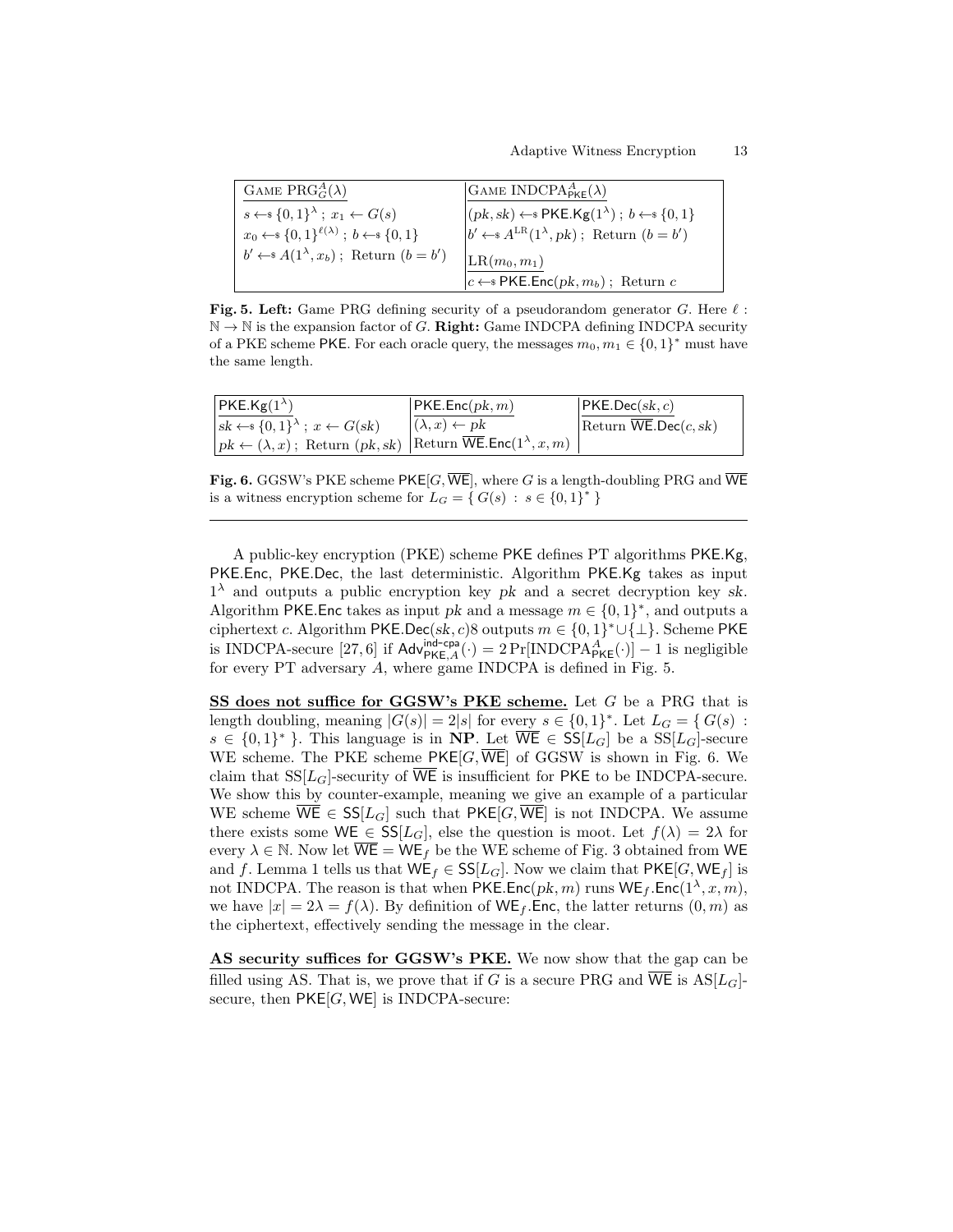**Theorem 4.** Let  $G: \{0,1\}^* \to \{0,1\}^*$  be a length-doubling PRG. Let  $L_G =$  ${G(s) : s \in \{0,1\}^*}$ . If G is a secure PRG and  $\overline{WE} \in AS[L_G]$  then  $PKE[G, \overline{WE}]$ is INDCPA-secure.

The proof is in [7]. It follows the template of the proof of GGSW [20]. First one uses the PRG security of G to move to a game where x is random. Since  $G$ is length doubling, such an x is not in  $L_G$  with high probability. At this point GGSW [20] (incorrectly) claim that the result follows from the  $SS[L_G]$ -security of WE. We instead use the AS[ $L_G$ ]-security of WE, providing a reduction with an explicit construction of an AS adversary.

To obtain similar counter-examples showing the inadequacy of SS for the other applications of GGSW (namely IBE and ABE for all circuits), one can follow the template of our PKE attack, by choosing a lower bound  $f(\lambda)$  for the length of the string  $x = X(\lambda)$  given to the witness encryption. Since  $X(\lambda)$ is generated from some cryptographic primitive  $\pi$  (for example, in IBE,  $\pi$  is a unique signature scheme), the security of  $\pi$  requires that  $X(\lambda)$  have superlogarithmic length. Hence there is a constant  $C > 0$  such that  $|X(\lambda)| \geq C \lg(\lambda)$ for all  $\lambda \in \mathbb{N}$ , and therefore we can let  $f(\lambda) = |C \lg(\lambda)|$ .

# 5 Asymmetric Password-based Encryption

In this Section we introduce the new primitive of asymmetric password-based encryption (A-PBE). We then provide a non-invasive, WE-based A-PBE scheme we call APBE2, with two security analyses. First we prove security of APBE2 under AS-security of the WE scheme. Then under XS-security of the WE scheme we provide another proof that shows the scheme to admit better "stretch," leading to better security for some real password distributions. In [7] we provide a simple and fast, but invasive, A-PBE scheme, called APBE1. Our model and definitions are of interest beyond our schemes because they capture PKE in the real-world setting where secret keys are based on passwords and may thus be related.

A-PBE syntax and security. An asymmetric password-based encryption (A-PBE) scheme F specifies PT algorithms F.Ph, F.Enc, F.Dec, the first and the last deterministic. It also specifies a password-length function  $F.pI : \mathbb{N} \to \mathbb{N}$ , a salt-length function F.sl :  $\mathbb{N} \to \mathbb{N}$ , and a hash-length function F.hl :  $\mathbb{N} \to \mathbb{N}$ . Algorithm F.Ph takes as input the unary representation  $1^{\lambda}$  of security parameter  $\lambda$ , a salt sa  $\in \{0,1\}^{\mathsf{F}.\mathsf{sl}(\lambda)}$ , and a password  $pw \in \{0,1\}^{\mathsf{F}.\mathsf{pl}(\lambda)}$ , and returns a hashed password  $hpw = F.Ph(1^{\lambda}, sa, pw) \in \{0, 1\}^{F.hI(\lambda)}$ . Algorithm F.Enc takes as input  $1^{\lambda}$ , hpw, sa and a message  $m \in \{0,1\}^*$ , and outputs a ciphertext c. Finally, given  $(pw, c)$ , algorithm **F**.Dec returns  $m \in \{0, 1\}^* \cup \{\perp\}$ . We require that

F.Dec( $pw$ , F.Enc( $1^{\lambda}$ , F.Ph( $1^{\lambda}$ , sa,  $pw$ ), sa,  $m$ )) = m

for every  $m \in \{0,1\}^*, \lambda \in \mathbb{N}$ ,  $sa \in \{0,1\}^{\mathsf{F}.\mathsf{sl}(\lambda)}$ , and  $pw \in \{0,1\}^{\mathsf{F}.\mathsf{pl}(\lambda)}$ .

An adversary A is a pair of PT algorithms  $(A_1, A_2)$ . Adversary  $A_1(1^{\lambda})$  generates a vector of passwords **pw**, each entry a  $F.pI(\lambda)$ -bit string. It is required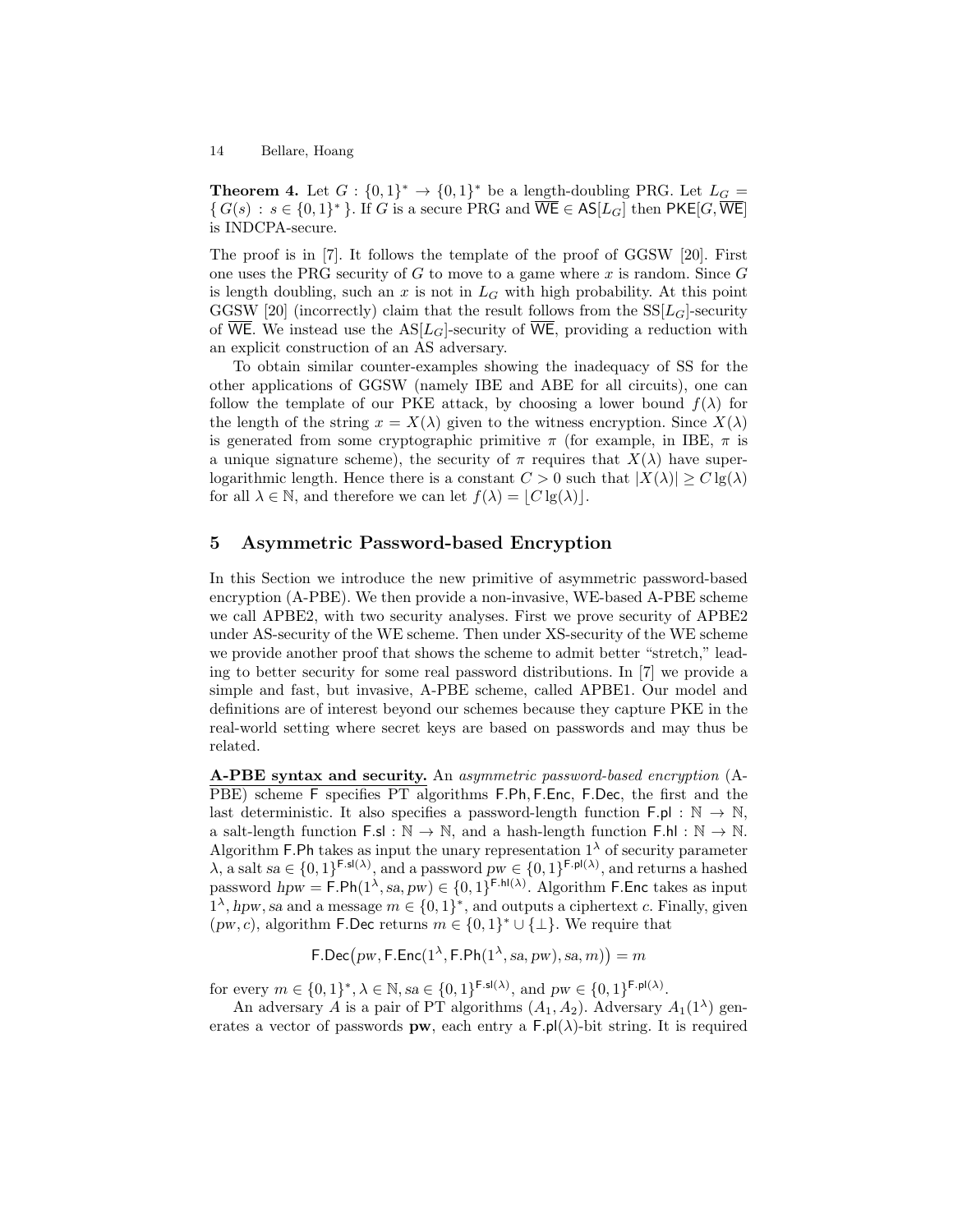| GAME APBE <sub>F</sub> $(\lambda)$                                                                                             | GAME RIP $_{\rm H}^{A}(\lambda)$                                                                          |
|--------------------------------------------------------------------------------------------------------------------------------|-----------------------------------------------------------------------------------------------------------|
| $\mathbf{pw} \leftarrow$ $A_1(1^{\lambda})$ ; $b \leftarrow$ {0, 1}                                                            | $\mathbf{pw} \leftarrow \mathcal{A}_1(1^{\lambda})$ ; $b \leftarrow \mathcal{A}_1(0,1)$                   |
| For $i = 1$ to $ \mathbf{pw} $ do                                                                                              | For $i=1$ to $ \mathbf{pw} $ do                                                                           |
| $\mathbf{sa}[i] \leftarrow \{0,1\}^{\mathsf{F}.\mathsf{sl}(\lambda)}$                                                          | $\mathbf{sa}[i] \leftarrow \{0,1\}^{\mathsf{H}.\mathsf{kl}(\lambda)}$                                     |
| $\mathbf{h} \mathbf{p} \mathbf{w}[i] \leftarrow \mathsf{F}.\mathsf{Ph}(1^{\lambda}, \mathbf{sa}[i], \mathbf{p} \mathbf{w}[i])$ | $\mathbf{h} \mathbf{p} \mathbf{w}[i] \leftarrow H(1^{\lambda}, \mathbf{sa}[i], \mathbf{p} \mathbf{w}[i])$ |
| $b' \leftarrow A_2^{\text{LR}}(1^{\lambda}, \text{sa}, \text{hpw})$                                                            | If $b = 0$ then $\mathbf{hpw}[i] \leftarrow \{0,1\}^{\mathsf{H}.\mathsf{ol}(\lambda)}$                    |
| Return $(b = b')$                                                                                                              | $ b' \leftarrow A_2(1^{\lambda}, \mathbf{sa}, \mathbf{hpw})$ ; Return $(b = b')$                          |
| $LR(m_0, m_1, i)$                                                                                                              |                                                                                                           |
| $c \leftarrow$ F.Enc(1 <sup><math>\lambda</math></sup> , hpw[i], sa[i], $m_b$ )                                                |                                                                                                           |
| Return c                                                                                                                       |                                                                                                           |

Fig. 7. Left: Game APBE defining security of an A-PBE scheme F. Right: Game RIP defining RIP security for a hash family H.

that A is unpredictable as defined in Section 2. Note that passwords —entries of the vector pw— may be correlated, even though each individually is unpredictable, to capture the fact that individual users often pick related passwords for their different accounts. We say that A-PBE scheme F is secure if  $\mathsf{Adv}_{\mathsf{F},A}^{\mathsf{apbe}}(\cdot) = 2 \Pr[\text{APBE}_{\mathsf{F}}^A(\cdot)] - 1$  is negligible for every PT unpredictable adversary A, where game  $APBE^A_{{\mathsf{F}}}(\lambda)$  is defined in Fig. 7. In this game,  $A_1(1^{\lambda})$  first generates its vector **pw** of passwords. The game picks a challenge bit  $b \leftarrow s \{0, 1\}$ and a vector of random salts sa. Adversary  $A_2$  is given sa and the vector hpw of hashed passwords. It can then query its oracle LR with equal-length, distinct messages  $m_0, m_1$ , and an index *i*, to get  $\mathsf{F}.\mathsf{Enc}(1^{\lambda}, \mathbf{hpw}[i], \mathbf{sa}[i], m_b)$ . Finally  $A_2$ outputs a prediction  $b'$  for  $b$ . The game returns true if the prediction is correct, meaning  $b = b'$ , and false otherwise.

Achieving A-PBE. If we have the luxury of prescribing our own password hashing function PH then we can provide a fast and simple A-PBE scheme, that we call APBE1, based on any PKE scheme. See [7]. However, this solution is invasive, asking for the deployment of a new PH, which may not be possible due to existing legacy passwords and password-hashing functions. We thus ask if it is possible to design a secure A-PBE scheme that is non-invasive. This means we take F.Ph as given and aim to achieve security by making reasonable assumptions about its security without prescribing its design, assumptions that in particular are met by the F.Ph function of PKCS#5 or other standards. This turns out to be more challenging. We now provide the APBE2 scheme that accomplishes this using WE.

Non-invasive A-PBE. We view ourselves as given a function family H with key, input and output length functions H.kl, H.il, H.ol. Our goal is to design an A-PBE scheme F such that F.Ph is H. In particular, we could let H be the password hashing function family from PKCS#5 [33] or bcrypt [34], thereby obtaining A-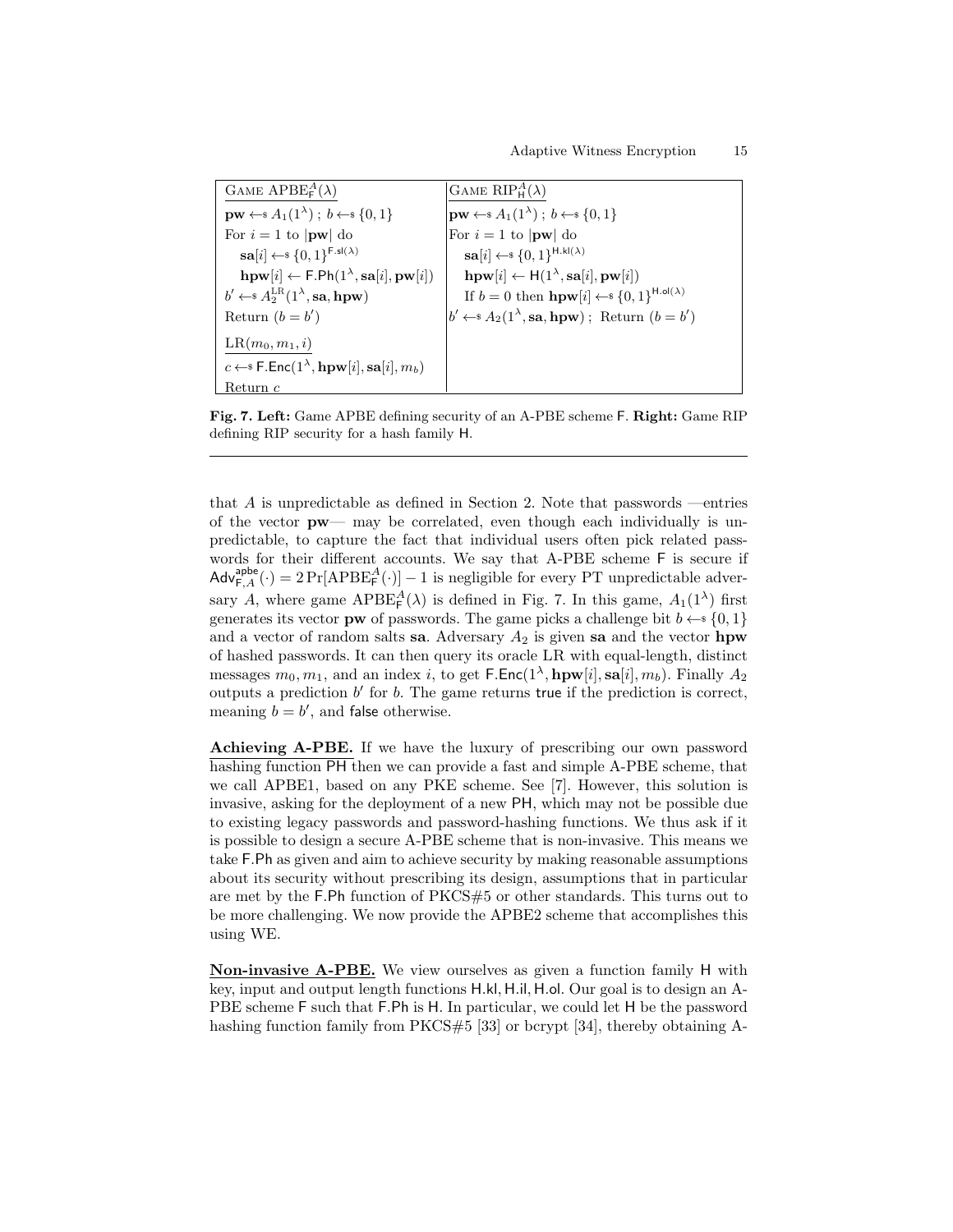| $\vert$ F[H, WE]. Ph( $1^{\lambda}$ , sa, pw) | $\vert$ F[H, WE]. Enc(1 <sup><math>\lambda</math></sup> , hpw, sa, m) $\vert$ F[H, WE]. Dec(pw, c) |                                      |
|-----------------------------------------------|----------------------------------------------------------------------------------------------------|--------------------------------------|
| $hpw \leftarrow H(1^{\lambda}, sa, pw)$       | $x \leftarrow (1^{\lambda}, sa, hpw)$                                                              | $ m \leftarrow \text{WE.Dec}(pw, c)$ |
| Return hpw                                    | $c \leftarrow^* \mathsf{WE}(1^\lambda, x, m)$                                                      | Return $m$                           |
|                                               | Return c                                                                                           |                                      |

Fig. 8. A-PBE scheme  $F = APBE2[H, WE]$  associated to hash family H and witness encryption scheme WE for  $L_H$ .

PBE without change in the existing hashed passwords. We begin by reviewing the security assumption on H.

Related-input pseudorandomness. Let H be a function family. This means that H is a deterministic, PT function taking  $1^{\lambda}$ , a key  $k \in \{0,1\}^{H.kl(\lambda)}$  and an input  $x \in \{0,1\}^{\mathsf{H}.\mathsf{il}(\lambda)}$  to return  $\mathsf{H}(1^{\lambda},k,x) \in \{0,1\}^{\mathsf{H}.\mathsf{ol}(\lambda)}$ . Here  $\mathsf{H}.\mathsf{kl},\mathsf{H}.\mathsf{il},\mathsf{H}.\mathsf{ol}: \mathbb{N} \to$ N are the key, input and output lengths associated to H, respectively. We say that H is related-input pseudorandom (RIP) if  $\text{Adv}_{H,A}^{rip}(\cdot) = 2 \Pr[\text{RIP}_{H}^{A}(\cdot)] - 1$  is negligible for every PT unpredictable adversary  $A = (A_1, A_2)$ , where game  $RIP_H^A$ is shown in Fig. 7. Informally, this means that the hashed passwords should be indistinguishable from random strings, even in the presence of the salts. We note that this is exactly the property needed for classical S-PBE (symmetric PBE) to be secure, for it uses the hashed password as the symmetric key. Thus, the assumption can be viewed as already made and existing, even if implicitly, in current usage of passwords for S-PBE. We note that RIP security of H is implied by UCE security of H relative to statistically unpredictable sources [8].

### The APBE2 scheme. Let

$$
L_{\mathsf{H}} = \{ (1^{\lambda}, sa, \mathsf{H}(1^{\lambda}, sa, pw)) : \lambda \in \mathbb{N}, \, sa \in \{0, 1\}^{\mathsf{H}.kl(\lambda)}, \, pw \in \{0, 1\}^{\mathsf{H}.l(\lambda)} \} .
$$

This language is in NP. Let WE be a witness encryption scheme for  $L_H$ . We associate to H and WE the A-PBE scheme  $F = APBE2[H, WE]$  specified in Fig. 8. We let  $F.pI = H.iI$ ,  $F.sI = H.kI$  and  $F.hI = H.oI$ . The construction lets the salt play the role of the key for H, the password being the input and the hashed password the output.

Security of APBE2 under AS. Theorem 5 below says that if H is RIP and WE is  $AS[L_H]$ -secure then APBE2[H, WE] is a secure A-PBE scheme. The proof is in [7].

**Theorem 5.** Let H be a function family such that  $2^{H.i(·)-H.o(·)}$  is a negligible function. If H is RIP and WE  $\in AS[L_H]$  then F = APBE2[H, WE] is a secure A-PBE scheme.

The key feature of this result is that it is non-invasive, meaning it puts conditions on the hash family H that suffice for security rather than mandating any particular design of H. Practical and standardized key-derivation functions may be assumed to satisfy concrete versions of these asymptotic conditions.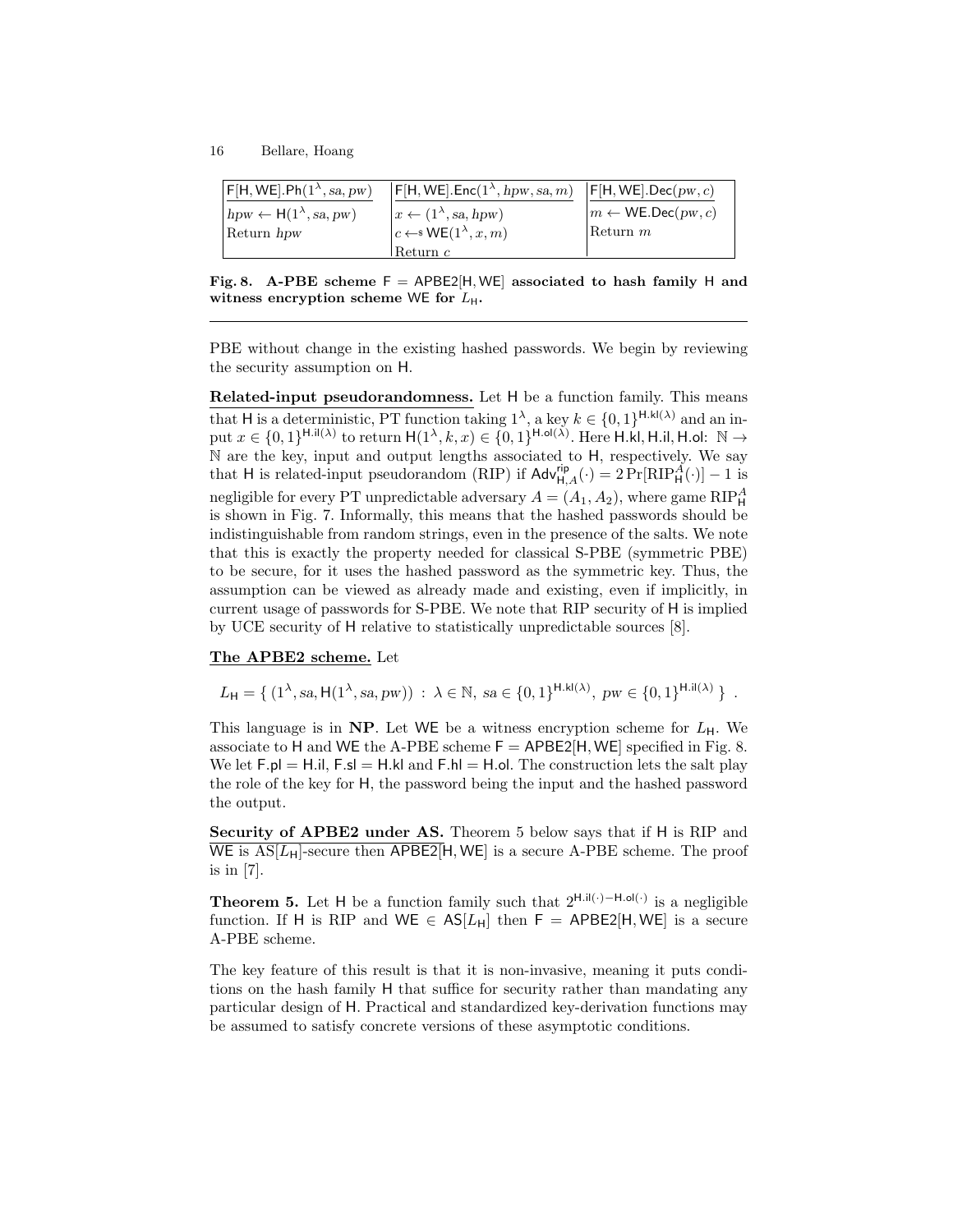| GAME $\text{XS}_{\text{WE-R}}^{A,E}(\lambda)$                                 | GAME ROW <sub>H</sub> $(\lambda)$                                                                         |
|-------------------------------------------------------------------------------|-----------------------------------------------------------------------------------------------------------|
| $(x, m_0, m_1, \text{St}) \leftarrow \{A(1^{\lambda}); b \leftarrow \{0, 1\}$ | $ \mathbf{pw} \leftarrow \mathsf{s} A_1(1^{\lambda})$                                                     |
| $c \leftarrow^* \mathsf{WE}.\mathsf{Enc}(1^\lambda, x, m_b)$                  | For $i = 1$ to $ \mathbf{pw} $ do                                                                         |
| $b' \leftarrow A(\text{St}, c)$                                               | $\mathbf{sa}[i] \leftarrow \{0,1\}^{\mathsf{H}.\mathsf{kl}(\lambda)}$                                     |
| $w \leftarrow$ $E(1^{\lambda}, x, m_0, m_1, \text{St}, c)$                    | $\mathbf{h} \mathbf{p} \mathbf{w}[i] \leftarrow H(1^{\lambda}, \mathbf{sa}[i], \mathbf{p} \mathbf{w}[i])$ |
| Return $((b = b') \wedge \neg R(x, w))$                                       | $(w, i) \leftarrow A_2(1^{\lambda}, \text{sa}, \text{hpw})$                                               |
|                                                                               | Return (hpw[i] = $H(1^{\lambda}, \mathbf{sa}[i], w)$ )                                                    |

Fig. 9. Left: Game XS defining extractable security of witness encryption scheme WE. Right: Game ROW defining ROW security of H.

Arbitrary stretch. Define the stretch  $H.s(\cdot) = H.o(\cdot) - H.I(\cdot)$  of password hashing function H as the difference between its output length and its input length. Theorem 5 requires that  $2^{-H.s(\cdot)}$  is negligible, meaning the output length of the hash must be somewhat longer than the input length. This captures situations in which passwords are, say 12-character ASCII strings (input length is 78-bit) and H is iterated SHA1 (output length is 160-bit). However, when passwords are longer, say 24-character, then Theorem 5 doesn't apply. This is unsatisfying, because intuitively, longer passwords should offer better security. In this section, we formalize a stronger security requirement for witness encryption called XS that allows us to remove the assumption on the stretch of H.

XS-secure witness encryption. The security requirements for SS and AS are for  $x \notin L$ , no security requirement being made if  $x \in L$ . Extractable witness encryption [26] is a requirement for all  $x \in \{0,1\}^*$ , asking that if the adversary violates privacy of encryption under  $x$  then one can extract a witness for the membership of  $x \in L$ . Intuitively, the only way to violate privacy is to know a witness. We provide a formalization of extraction security that we call XS. It strengthens the formalization of GKPVZ [26] in being adaptive, in the vein of AS, but weakens it by not involving auxiliary inputs. The formalizations also differ in other details.

Let R be an NP-relation and let  $L = \mathcal{L}(R)$ . Let WE be a witness encryption scheme for  $L$ . We say that WE is  $XS[L]$ -secure if for any PT adversary  $A$  there is a corresponding PT algorithm E such that  $\mathsf{Adv}^{\mathsf{xs}}_{\mathsf{WE},\mathsf{R},A,E}(\lambda) = 2 \Pr[\mathsf{XS}^{A,E}_{\mathsf{WE},\mathsf{R}}(\lambda)] - 1$ is negligible, where game  $XS_{\text{WE},\text{R}}^{A,E}$  is defined at the leftpanel of Fig. 9. Let  $\text{XS}[L]$ denote the set of correct,  $XS[L]$ -secure witness encryption schemes for L.

Intuitively,  $XS[L]$  security implies  $AS[L]$  security for any  $L \in \mathbf{NP}$ , because in the former notion, if the adversary produces  $x \notin L$  then no witness exists, so no extractor E (even a computationally unbounded one) can find one. Proposition 6 below formally confirms this. The proof is in [7].

**Proposition 6.** For any **NP**-relation R, it holds that  $XS[\mathcal{L}(R)] \subseteq AS[\mathcal{L}(R)]$ .

Extractable obfuscation (xO), also known as differing-input obfuscation, was defined in [4, 14, 1]. BCP [14] show that it implies extractable witness encryption meeting the definition of GKPVZ [26]. In [7], we give an alternative definition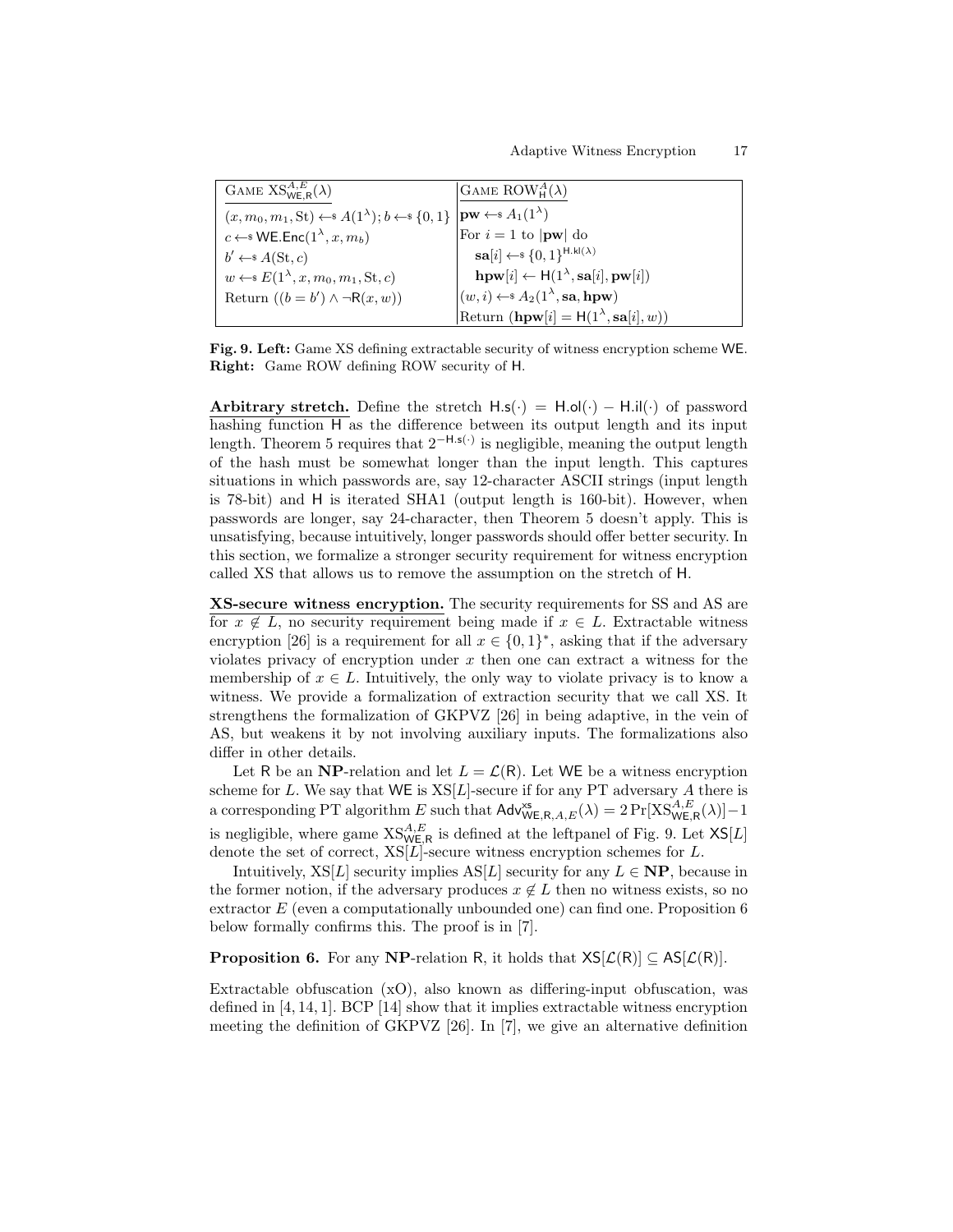of xO and show that it implies  $XS[\mathcal{L}(R)]$ -secure witness encryption, for any **NP** relation R. The construction is the same  $W \mathsf{E}_R[P]$  in Section 3, where the obfuscator P is assumed to be xO-secure, instead of just being iO-secure.

Related-input one-wayness. We now formalize another hardness assumption, related-input one-wayness, on hash function family H. Informally we demand that if the adversary is given the hashed passwords and the salts, it can't compute a preimage of any hashed password. This is exactly the intuitive requirement for password-hashing functions: if passwords are well-chosen to resist dictionary attacks, then no adversary should be able to recover some password from the hashed ones. It's a variant of the notion of one-wayness under correlated products of [35]. Formally, we say that H is related-input one-way (ROW) if  $\mathsf{Adv}_{H,A}^{\text{row}}(\lambda) =$  $Pr[ROW_{H}^{A}(\lambda)]$  is negligible for all PT unpredictable adversary  $A = (A_1, A_2)$ , where game  $\mathrm{ROW}_{\mathrm{H}}^{A}$  is shown at the right panel of Fig. 9.

Security of APBE2 under XS. The following establishes the security of  $F =$ APBE2[H, WE] without any restrictions or assumptions on the stretch of H. See [7] for the proof.

**Theorem 7.** If H is ROW and WE  $\in$  XS[ $L_H$ ] then F = APBE2[H, WE] is a secure A-PBE scheme.

# Acknowledgments

We thank Krysztof Pietrzak and Georg Fuchsbauer for discussions about witness encryption. Bellare is supported in part by NSF grants CNS-0904380, CCF-0915675, CNS-1116800 and CNS-1228890. Part of the work was done when Hoang was working at UCSD, and supported in part by NSF grants CNS-0904380, CCF-0915675, CNS-1116800 and CNS-1228890.

# References

- 1. P. Ananth, D. Boneh, S. Garg, A. Sahai, and M. Zhandry. Differing-inputs obfuscation and applications. Cryptology ePrint Archive, Report 2013/689, 2013. http://eprint.iacr.org/2013/689.
- 2. P. V. Ananth, D. Gupta, Y. Ishai, and A. Sahai. Optimizing obfuscation: Avoiding barrington's theorem. In G.-J. Ahn, M. Yung, and N. Li, editors, ACM CCS 14, pages 646–658. ACM Press, Nov. 2014.
- 3. B. Barak, S. Garg, Y. T. Kalai, O. Paneth, and A. Sahai. Protecting obfuscation against algebraic attacks. In P. Q. Nguyen and E. Oswald, editors, EURO- $CRYPT 2014$ , volume 8441 of *LNCS*, pages 221–238. Springer, May 2014.
- 4. B. Barak, O. Goldreich, R. Impagliazzo, S. Rudich, A. Sahai, S. P. Vadhan, and K. Yang. On the (im)possibility of obfuscating programs. In J. Kilian, editor,  $CRYPTO 2001$ , volume 2139 of  $LNCS$ , pages 1-18. Springer, Aug. 2001.
- 5. M. Bellare, R. Canetti, and H. Krawczyk. Keying hash functions for message authentication. In N. Koblitz, editor, CRYPTO'96, volume 1109 of LNCS, pages 1–15. Springer, Aug. 1996.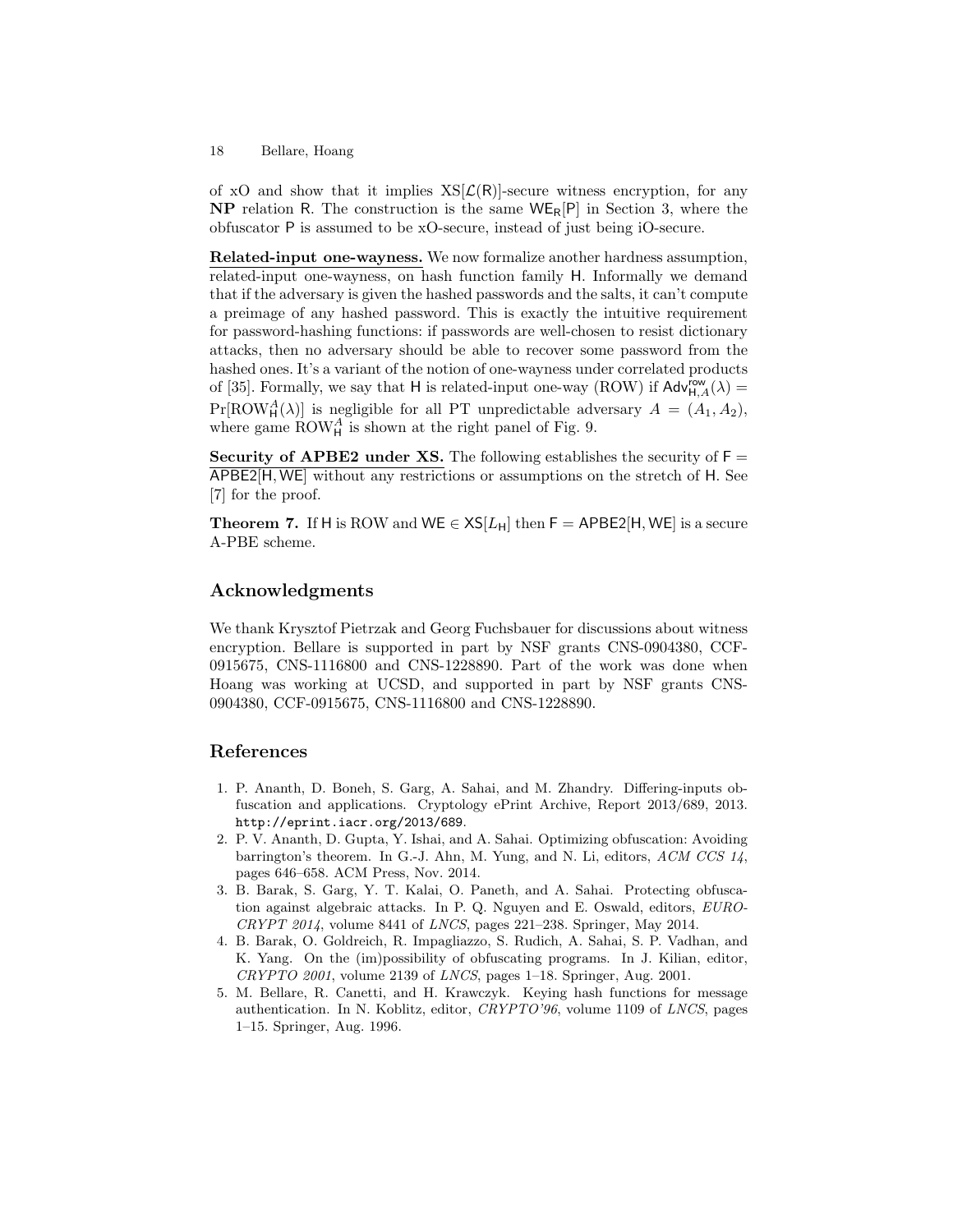- 6. M. Bellare, A. Desai, D. Pointcheval, and P. Rogaway. Relations among notions of security for public-key encryption schemes. In H. Krawczyk, editor, CRYPTO'98, volume 1462 of LNCS, pages 26–45. Springer, Aug. 1998.
- 7. M. Bellare and V. T. Hoang. Adaptive witness encryption and asymmetric password-based cryptography. Cryptology ePrint Archive, Report 2013/704, 2013. http://eprint.iacr.org/2013/704.
- 8. M. Bellare, V. T. Hoang, and S. Keelveedhi. Instantiating random oracles via UCEs. Cryptology ePrint Archive, Report 2013/424, 2013. Preliminary version appeared at CRYPTO 2013, pages 398–415, 2013.
- 9. M. Bellare, S. Meiklejohn, and S. Thomson. Key-versatile signatures and applications: RKA, KDM and joint enc/sig. In P. Q. Nguyen and E. Oswald, editors, EUROCRYPT 2014, volume 8441 of LNCS, pages 496–513. Springer, May 2014.
- 10. M. Bellare, T. Ristenpart, and S. Tessaro. Multi-instance security and its application to password-based cryptography. In R. Safavi-Naini and R. Canetti, editors,  $CRYPTO 2012$ , volume 7417 of  $LNCS$ , pages 312–329. Springer, Aug. 2012.
- 11. M. Bellare and P. Rogaway. The security of triple encryption and a framework for code-based game-playing proofs. In S. Vaudenay, editor, EUROCRYPT 2006, volume 4004 of LNCS, pages 409–426. Springer, May / June 2006.
- 12. M. Blum and S. Micali. How to generate cryptographically strong sequences of pseudorandom bits. SIAM Journal on Computing, 13(4):850–864, 1984.
- 13. D. Boneh and M. Zhandry. Multiparty key exchange, efficient traitor tracing, and more from indistinguishability obfuscation. In J. A. Garay and R. Gennaro, editors, CRYPTO 2014, Part I, volume 8616 of LNCS, pages 480–499. Springer, Aug. 2014.
- 14. E. Boyle, K.-M. Chung, and R. Pass. Extractable obfuscation and applications. In Y. Lindell, editor, Theory of Cryptography, volume 8349 of LNCS, pages 52–73. Springer, 2014.
- 15. E. Boyle and R. Pass. Limits of extractability assumptions with distributional auxiliary input. Cryptology ePrint Archive, Report 2013/703, 2013. http:// eprint.iacr.org/2013/703.
- 16. Z. Brakerski and G. N. Rothblum. Virtual black-box obfuscation for all circuits via generic graded encoding. In Y. Lindell, editor, TCC 2014, volume 8349 of LNCS, pages 1–25. Springer, Feb. 2014.
- 17. M. Chase and A. Lysyanskaya. On signatures of knowledge. In C. Dwork, editor,  $CRYPTO 2006$ , volume 4117 of *LNCS*, pages 78–96. Springer, Aug. 2006.
- 18. S. Garg, C. Gentry, S. Halevi, M. Raykova, A. Sahai, and B. Waters. Candidate indistinguishability obfuscation and functional encryption for all circuits. In  $54$ th FOCS, pages 40–49. IEEE Computer Society Press, Oct. 2013.
- 19. S. Garg, C. Gentry, S. Halevi, and D. Wichs. On the implausibility of differinginputs obfuscation and extractable witness encryption with auxiliary input. In J. A. Garay and R. Gennaro, editors, CRYPTO 2014, Part I, volume 8616 of LNCS, pages 518–535. Springer, Aug. 2014.
- 20. S. Garg, C. Gentry, A. Sahai, and B. Waters. Witness encryption and its applications. In D. Boneh, T. Roughgarden, and J. Feigenbaum, editors, 45th ACM STOC, pages 467–476. ACM Press, June 2013.
- 21. S. Garg, C. Gentry, A. Sahai, and B. Waters. Witness encryption and its applications. Cryptology ePrint Archive, Report 2013/258, version 20130508:202916, May 8, 2013.
- 22. S. Garg, C. Gentry, A. Sahai, and B. Waters. Witness encryption and its applications. Cryptology ePrint Archive, Report 2013/258, version 20140211:224937, February 11, 2014.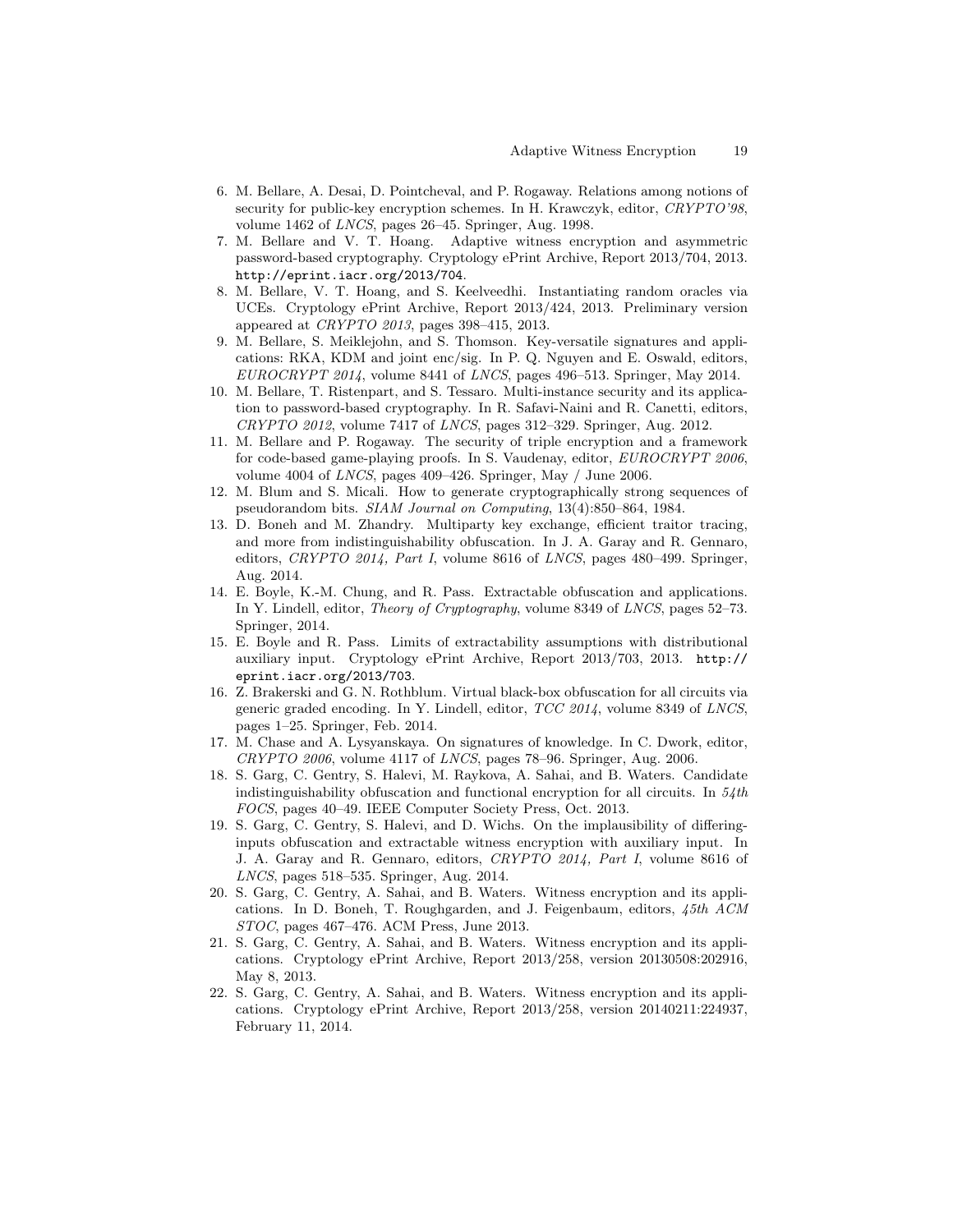- 20 Bellare, Hoang
- 23. S. Garg, C. Gentry, A. Sahai, and B. Waters. Witness encryption and its applications. Cryptology ePrint Archive, Report 2013/258, version 20140418:025904, April 18, 2014.
- 24. C. Gentry, A. Lewko, A. Sahai, and B. Waters. Indistinguishability obfuscation from the multilinear subgroup elimination assumption. Cryptology ePrint Archive, Report 2014/309, 2014. http://eprint.iacr.org/2014/309.
- 25. C. Gentry, A. B. Lewko, and B. Waters. Witness encryption from instance independent assumptions. In J. A. Garay and R. Gennaro, editors, CRYPTO 2014, Part I, volume 8616 of LNCS, pages 426-443. Springer, Aug. 2014.
- 26. S. Goldwasser, Y. T. Kalai, R. A. Popa, V. Vaikuntanathan, and N. Zeldovich. How to run turing machines on encrypted data. In R. Canetti and J. A. Garay, editors, CRYPTO 2013, Part II, volume 8043 of LNCS, pages 536–553. Springer, Aug. 2013.
- 27. S. Goldwasser and S. Micali. Probabilistic encryption. Journal of Computer and System Sciences, 28(2):270–299, 1984.
- 28. S. Goldwasser, S. Micali, and C. Rackoff. The knowledge complexity of interactive proof systems. SIAM Journal on Computing, 18(1):186–208, 1989.
- 29. V. Goyal, A. O'Neill, and V. Rao. Correlated-input secure hash functions. In Y. Ishai, editor, TCC 2011, volume 6597 of LNCS, pages 182–200. Springer, Mar. 2011.
- 30. S. Hohenberger, A. Sahai, and B. Waters. Replacing a random oracle: Full domain hash from indistinguishability obfuscation. In P. Q. Nguyen and E. Oswald, editors,  $EUROCRYPT 2014$ , volume 8441 of LNCS, pages 201–220. Springer, May 2014.
- 31. I. Komargodski, M. Naor, and E. Yogev. Secret-sharing for np. In Advances in  $Cryptology-Asiacrypt 2014$ , pages 254–273. Springer, 2014.
- 32. N. Nisan and D. Zuckerman. Randomness is linear in space. Journal of Computer and System Sciences, 52(1):43–52, 1996.
- 33. PKCS #5: Password-based cryptography standard (RFC 2898). RSA Data Security, Inc., Sept. 2000. Version 2.0.
- 34. N. Provos and D. Mazières. A future-adaptable password scheme. In USENIX Annual Technical Conference, FREENIX Track, pages 81–91, 1999.
- 35. A. Rosen and G. Segev. Chosen-ciphertext security via correlated products. In O. Reingold, editor, TCC 2009, volume 5444 of LNCS, pages 419–436. Springer, Mar. 2009.
- 36. A. Sahai and B. Waters. How to use indistinguishability obfuscation: deniable encryption, and more. In D. B. Shmoys, editor,  $46th$  ACM STOC, pages 475–484. ACM Press, May / June 2014.
- 37. A. C.-C. Yao. Theory and applications of trapdoor functions (extended abstract). In 23rd FOCS, pages 80–91. IEEE Computer Society Press, Nov. 1982.

## A Further versions of SS

A good definition for WE security should have two properties: (1) Usability, meaning it should suffice to prove security of applications, and (2) Achievability, meaning it should be provably achieved by the natural constructs, which in this case means the iO-based one of GGHRSW [18]. Our AS definition has both properties. We have shown that SS [20, 21] lacks (1).

After seeing a prior version of our work, GGSW updated the ePrint version of their paper [22]. Here they acknowledge the gaps we find. They then propose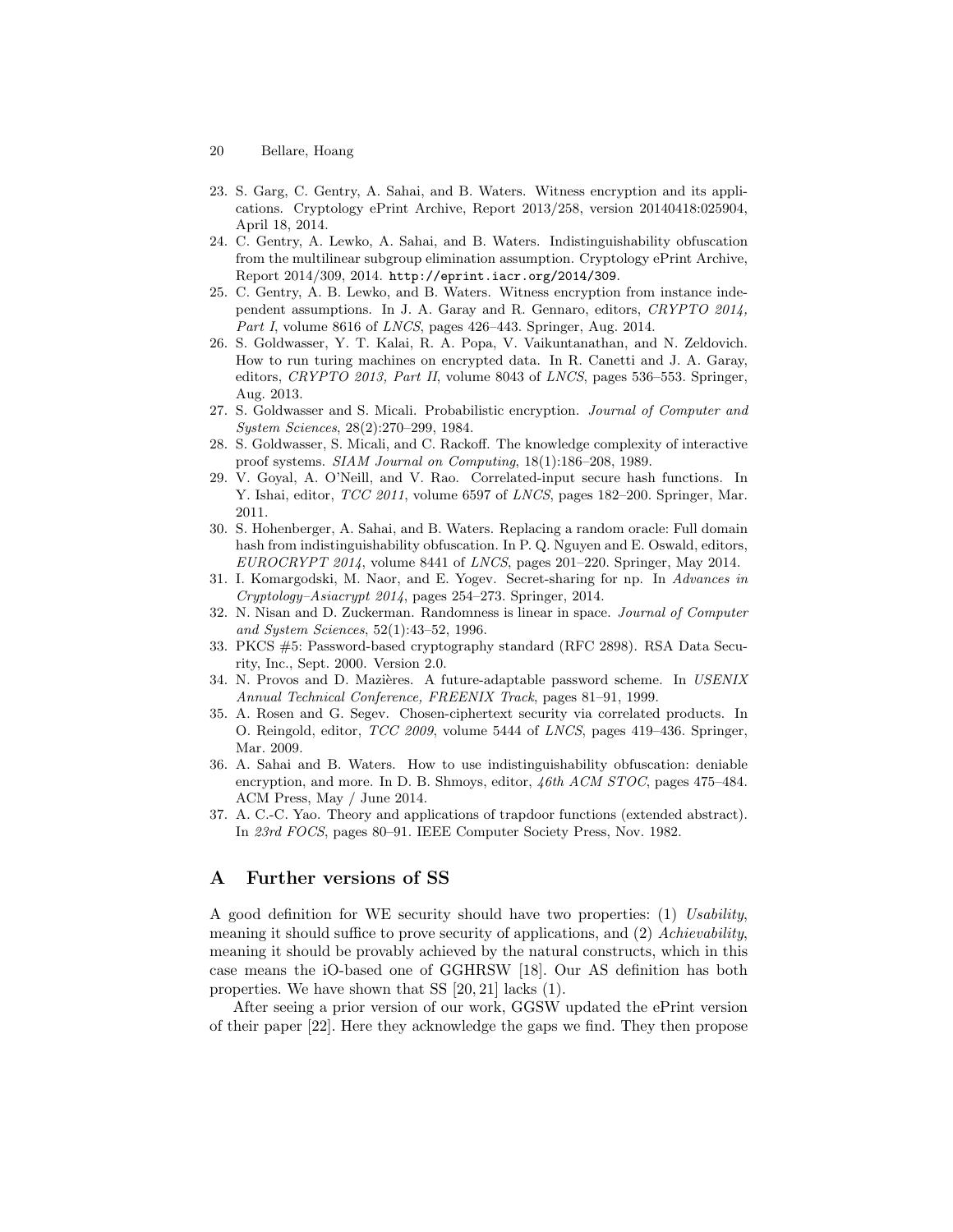their own modification of SS, that we call SS2, in an attempt to fill the gaps. This was unnecessary because AS had already been put forth and shown to fill the gap, but GGSW appeared to want a definition in their quantifier-based style rather than our game-based style. They viewed the problem in SS as arising from the "order of quantification" and attempted to address it by changing this order. SS2 quantified the negligible function first, making it universal. We explain below that SS2 is unachievable, meaning no WE scheme can be SS2 secure. (More precisely our result is that SS2-secure WE is unachievable for any NPcomplete language unless the polynomial-time hierarchy collapses. Our proof uses the fact that statistically-secure WE is not achievable [20].) We pointed this out to GGSW in a personal communication. They acknowledged this and further updated their definition to one we call SS3 [22], which used another order of quantification. Below we show that SS3 remains limited in terms of achievability. This is because it does not seem possible to show that the iO-based WE construction of GGHRSW [18] meets it under the definition of iO-security that is commonly used in other applications of iO [36, 30, 13] and that we have shown suffices for AS-secure WE.

The updated GGSW papers [22, 23] characterize the gap we find as having to do with the "order of quantifiers" in the SS definition, and their fixes attempt to change quantifier order. However, the issue is not quantifier order but, more subtly, the relation between x and  $\lambda$ . More broadly, game-based definitions are a better fit in this domain than quantifier-based ones. This is because applications one wants to achieve with WE, as well as primitives one wants to use to achieve WE, are both themselves underlain by game-based definitions. Reductions are thus facilitated, and less error-prone, with a game-based WE definition. A quantifier-based one leads to mismatches. In particular, under certain quantifier orders, one gets definitions like SS that do not provide usability, and when one changes the order, one gets definitions like SS3 that are too strong and challenge achievability. Intuitively, the latter is because the quantification ends up demanding security even on inputs that no adversary could ever find. This does not mean a viable quantifier-based definition is impossible. Indeed, below, we suggest SS4, a quantifier-based definition of WE that recovers achievability under weak iO in the non-uniform case. But the game-based AS is simpler and more user friendly, and does not require non-uniformity to be achieved under weak iO.

Below we also consider a recent definition of soundness security of KNY [31]. We call it SS5. It is similar to SS2 and consequently also unachievable.

The above indicates that the problems we find with SS, and the fix we deliver with AS, are not trivial. Certainly it is easy, once the problem has been pointed out, to propose alternatives, but our work remains important in having pointed out the need for alternatives and in guiding the choice of, and verifying, these alternatives.

We believe that WE is an important and useful notion and that our work helps advance its cause via precise definitions that satisfy the usability and achievability conditions above. We believe it is important for our field that work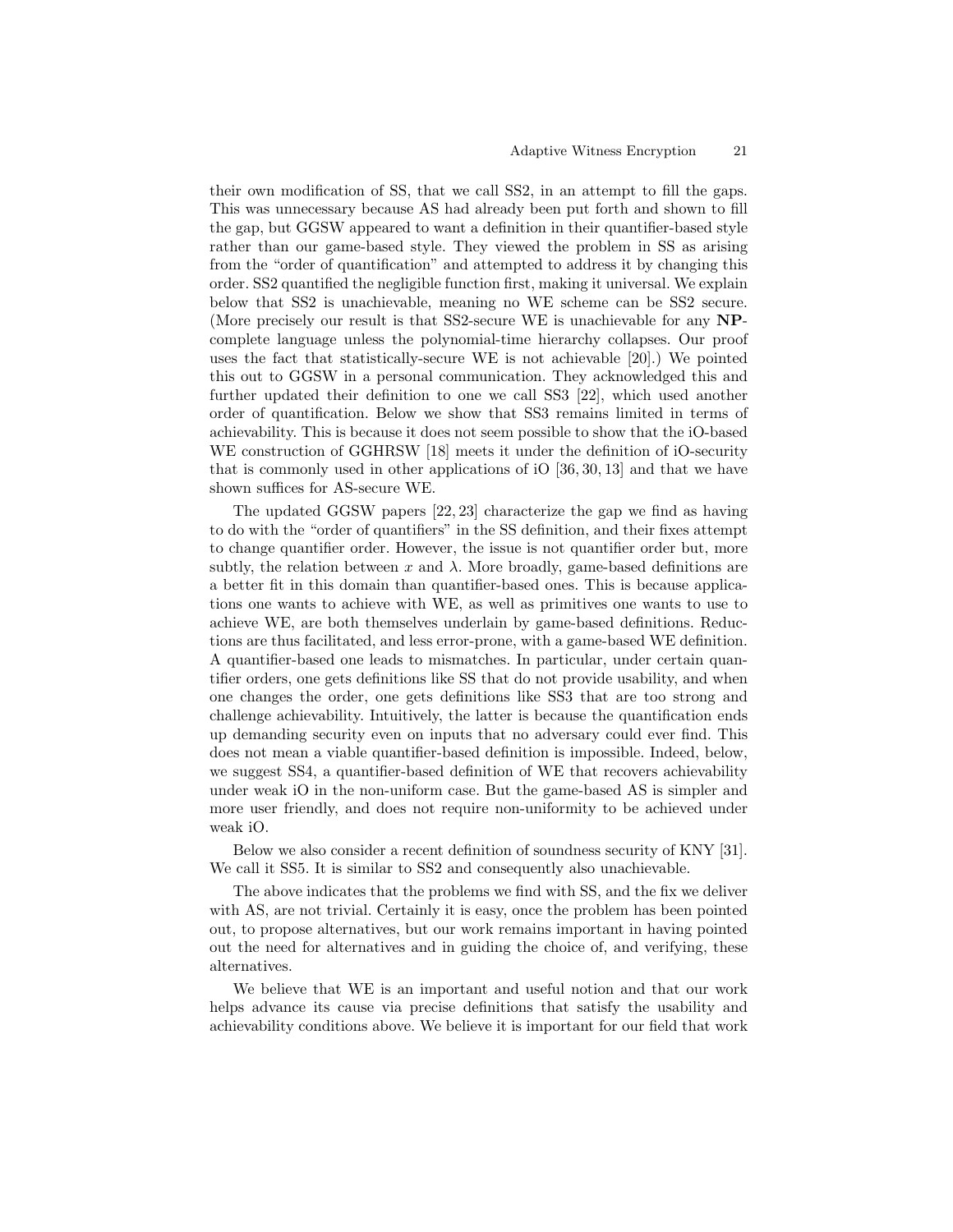like this is published, and that such work is not damaging for the GGSW authors but rather advances the primitive they proposed.

**SS2.** WE scheme WE is  $SS2[L]$ -secure according to [22] if there exists a negligible function  $\nu : \mathbb{N} \to \mathbb{N}$  such that for any PT adversary A, any  $x \in \{0,1\}^* \backslash L$ , any equal-length  $m_0, m_1 \in \{0, 1\}^*$ , and any  $\lambda \in \mathbb{N}$  we have

$$
Adv_{\mathsf{WE},L,x,m_0,m_1,A}^{\mathsf{ss2}}(\lambda)
$$
  
=  $\Pr[A(\mathsf{WE}.Enc(1^{\lambda},x,m_1)) = 1] - \Pr[A(\mathsf{WE}.Enc(1^{\lambda},x,m_0)) = 1] < \nu(\lambda)$ .

We claim this notion is unachievable, meaning, no WE scheme is  $SS2[L]$ -secure. The reason is that  $\nu$  is universal and in particular not allowed to depend on the adversary. More formally let  $L$  be an  $NP$ -complete language. Let WE by any WE scheme and let  $\nu$  be any negligible function. We show that if the polynomialtime hierarchy does not collapse then there is a PT adversary A as well as  $x \in \{0,1\}^* \setminus L$ , equal-length  $m_0, m_1$  and  $\lambda \in \mathbb{N}$  such that  $\mathsf{Adv}_{\mathsf{WE},L,x,m_0,m_1,A}^{\mathsf{ss2}}(\lambda) \geq$  $\nu(\lambda)$ . This shows that WE is not SS2[L]-secure.

For probability distribution functions  $\mu, \mu': D \to [0, 1]$ , let

$$
\|\mu - \mu'\| = \frac{1}{2} \sum_{x \in D} |\mu(x) - \mu'(x)|
$$

be the statistical distance between  $\mu$  and  $\mu'$ . For any  $\lambda, x, m$  let  $\mu_{\lambda,x,m}$  be the distribution of WE.Enc( $1^{\lambda}, x, m$ ). Results from GGSW [20] imply that, unless the polynomial hierarchy collapses, there exists a string  $x' \in \{0,1\}^* \backslash L$ , equal-length messages  $m'_0, m'_1$  and a constant  $\lambda_0 \in \mathbb{N}$  such that  $\|\mu_{\lambda_0, x', m'_1} - \mu_{\lambda_0, x', m'_0}\| \ge \nu(\lambda_0)$ . Consider the following adversary  $A$ . On input a ciphertext  $c$ , if  $c$  is not in the domain of  $\mu_{\lambda_0,x',m_1'}$  then A outputs a random guess. Otherwise, A outputs 1 if  $\mu_{\lambda_0,x',m_1'}(c) > \mu_{\lambda_0,x',m_0'}(c)$ , and outputs 0 otherwise. Note that the test as to whether c is in the domain of  $\mu_{\lambda_0,x',m_1'}$  only takes polynomial time because  $\lambda_0, x', m'_1$  are fixed, and all computations related to them are constant time, and similarly for computations of  $\mu_{\lambda_0,x',m_0'}(\cdot)$ . Thus A runs in polynomial time. But  $\mathsf{Adv}^{\mathsf{ss2}}_{\mathsf{WE},L,x',m_0',m_1',A}(\lambda_0) = \|\mu_{\lambda_0,x',m_1'} - \mu_{\lambda_0,x',m_0'}\| \geq \nu(\lambda_0).$ 

**SS3.** A WE scheme WE is  $SS3[L]$ -secure [23] if for any PT adversary A, there exists a negligible function  $\nu : \mathbb{N} \to \mathbb{N}$  such that for any  $x \in \{0,1\}^* \backslash L$  and any  $\lambda \in \mathbb{N},$ 

$$
Adv_{\mathsf{WE},L,x,A}^{\mathsf{ss3}}(\lambda)
$$
  
= Pr[A(WE.Enc(1<sup>λ</sup>, x, 1)) = 1] – Pr[A(WE.Enc(1<sup>λ</sup>, x, 0)) = 1] <  $\nu(\lambda)$ .

A first nit is that this considers only encryption of a 1-bit message but for applications one has to encrypt many bits, and it is not stated how security is defined in this case. More importantly, however, SS3 has limitations with regard to achievability. Specifically, it seems unlikely one can show that iO implies  $SS3[L]$ -secure WE via the natural GGHRSW construction that worked for both SS and AS and under the definition of iO that is used for other applications [36,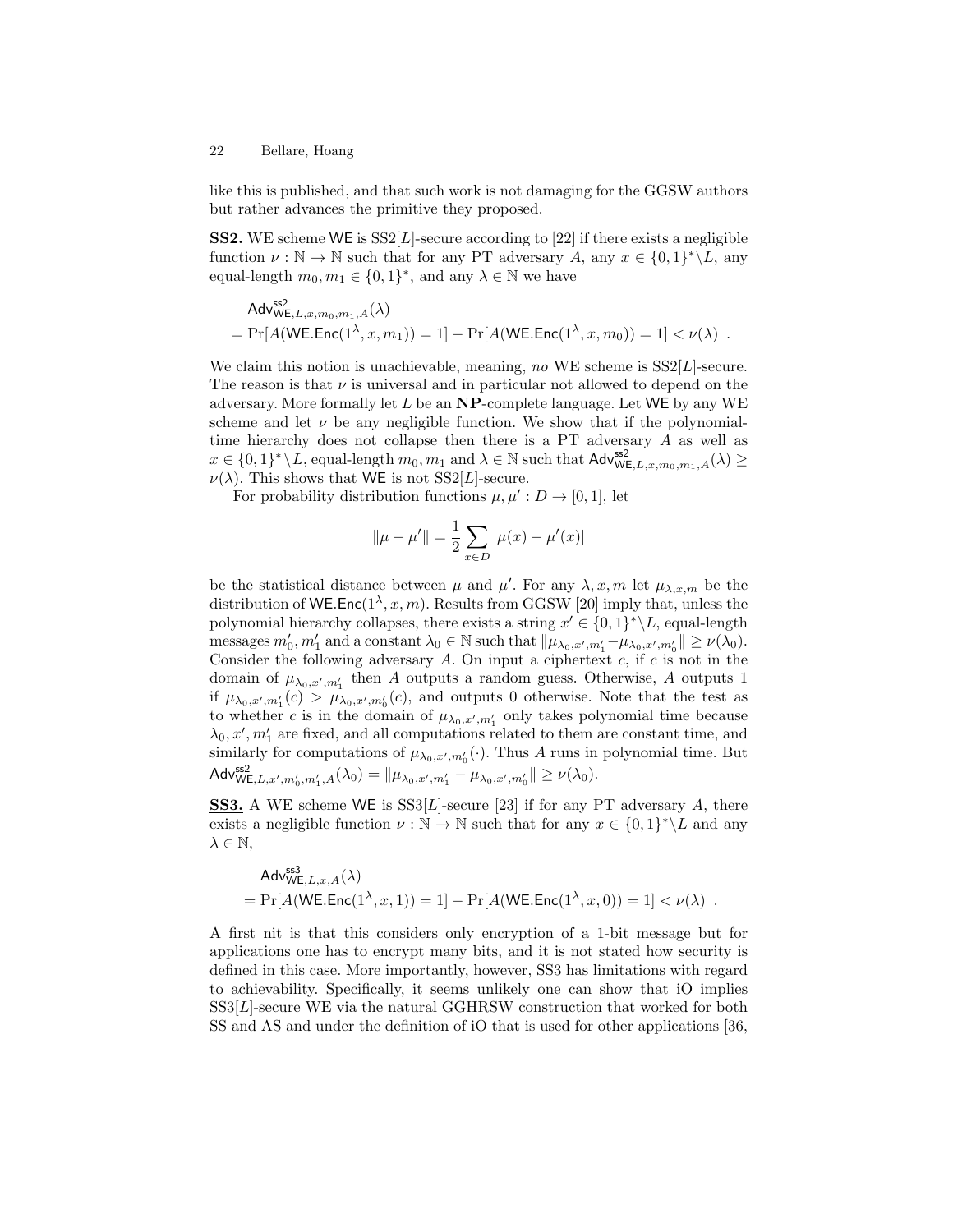30, 13] and we have shown suffices for AS-secure WE. We now explain, referring to our formulation of the definition in Section 3. Let L be an NP language. In Section 3 we recalled the GGHRSW construction  $WE = WE_R[P]$  of a WE scheme from an indistinguishability obfuscator P. Now assume we are given an arbitrary PT adversary  $A$  attacking the  $SS3[L]$ -security of WE. To prove security, we need to build an adversary B attacking the iO-security of P. Adversary B, given  $1^{\lambda}$ , needs to efficiently find and output circuits of the form  $R_{x,m}$  that we defined in Section 3, where  $x$  intuitively is an input where the WE security "breaks." But how is  $B$  to find such an  $x$  efficiently? There seems to be no way. Even if we allow B to be non-uniform, its advice string has length polynomial in  $\lambda$ , and thus it can't tell what is the "best" x because the set  $\{0,1\}^* \backslash L$  is infinite. In the case of AS, this was not a problem because A handed back an  $x$  on which it succeeded. Also for the original SS, it is not a problem because the entire claim pertains to only one, fixed  $x$  that can be assumed known to  $B$ . An approach we might consider for SS3 is the following. Given any string  $x \notin L$ , we can build an adversary  $B_x$  such that  $\mathsf{Adv}_{\mathsf{WE},L,x,A}^{\mathsf{ss3}}(\lambda) \leq \mathsf{Adv}_{\mathsf{P},B_x}^{\mathsf{io}}(\lambda)$  for all  $\lambda \in \mathbb{N}$ . Now the assumed iO security gives us a negligible function  $\nu_x$  such that  $\mathsf{Adv}_{\mathsf{P},B_x}^{\mathsf{io}}(\cdot) < \nu_x(\cdot)$ . But the SS3 notion wants a single negligible function  $\nu$  that is independent of x. It's unclear how to get  $\nu$  from the set  $\{ \nu_x : x \notin L \}$  since the latter set is infinite. One natural idea is to set  $\nu(\lambda) = \sup_{x \notin L} {\{\nu_x(\lambda)\}}$ . But this doesn't work. For example, consider  $\nu_x(\lambda) = 1$  if  $\lambda < |x|$ , and  $\nu_x(\lambda) = 0$ otherwise. For any fixed x, the function  $\nu_x$  is negligible, but  $\nu(\lambda) = 1$  for every  $\lambda \in \mathbb{N}$ , meaning  $\nu$  is not negligible. So one appears to need to construct an iO adversary  $B$  independent of  $x$ , but it is unclear how to do that.

We note the proof does seem possible under some stronger notions of iO from [18]. However, iO is a strong assumption no matter what and it is desirable that applications use as weak a form of it as possible. Also in further work subsequent to ours, GLW [25] claim to achieve SS3 via a direct construction. However, this requires sub-exponential hardness assumptions. (They call it complexity leveraging.) Beyond this, trying to achieve SS3 is an unnecessary route to follow, since AS already provides the properties we want, namely it suffices for applications and is achieved even under weak iO.

SS4. As we have seen, the game-based AS definition fulfills the usability and achievability conditions for a good definition. However, GGSW appear to want a quantifier-based definition in the style of SS. But their SS2, SS3 attempts have been inadequate. Here we accordingly suggest a quantifier-based definition that we call SS4 which does satisfy, usability and is less limited than SS3 with regard to achievability, namely weak iO does suffice for it, as long as this is assumed for non-uniform adversaries. In particular it is implied by the nonuniform generalization of AS and thus can be built from weak, non-uniform iO by our results. We explain why it suffices for the PKE application of GGSW.

We say that a WE scheme WE is  $SS4[L]$ -secure if for any PT adversary A and any polynomial  $\ell : \mathbb{N} \to \mathbb{N}$ , there exists a negligible function  $\nu : \mathbb{N} \to \mathbb{N}$  such